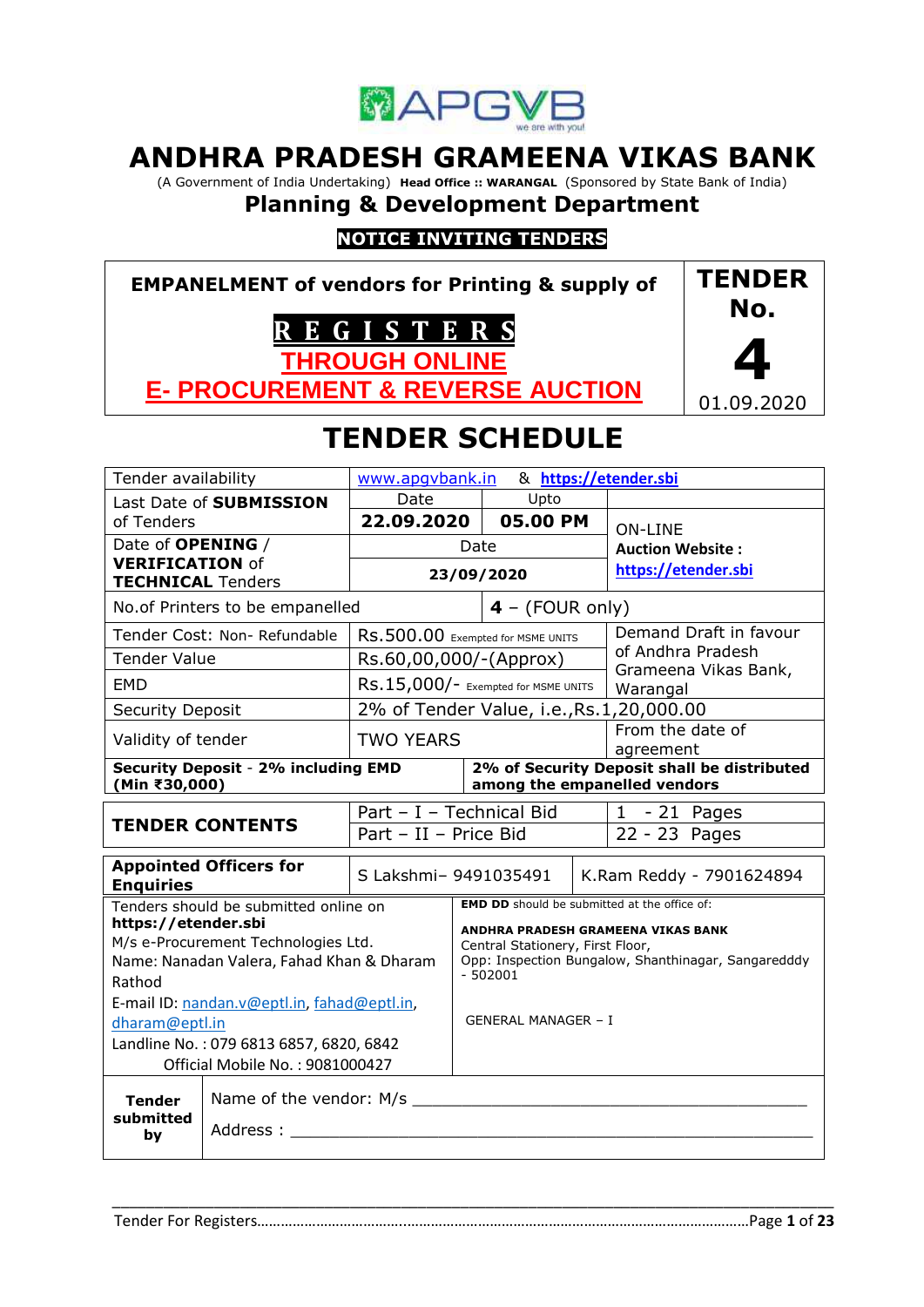| <b>INTRODUCTION</b>                             |                                                                                                                                                                                                                                                                                                                                                                                                                                                                                                                                                                                                                                                                                                                                                                                                                                                                                                                                                                                                                                                                                                                                                                                                                                                                                                                                                    |
|-------------------------------------------------|----------------------------------------------------------------------------------------------------------------------------------------------------------------------------------------------------------------------------------------------------------------------------------------------------------------------------------------------------------------------------------------------------------------------------------------------------------------------------------------------------------------------------------------------------------------------------------------------------------------------------------------------------------------------------------------------------------------------------------------------------------------------------------------------------------------------------------------------------------------------------------------------------------------------------------------------------------------------------------------------------------------------------------------------------------------------------------------------------------------------------------------------------------------------------------------------------------------------------------------------------------------------------------------------------------------------------------------------------|
|                                                 | 3                                                                                                                                                                                                                                                                                                                                                                                                                                                                                                                                                                                                                                                                                                                                                                                                                                                                                                                                                                                                                                                                                                                                                                                                                                                                                                                                                  |
| Bidders' Eligibility Criteria                   | 3                                                                                                                                                                                                                                                                                                                                                                                                                                                                                                                                                                                                                                                                                                                                                                                                                                                                                                                                                                                                                                                                                                                                                                                                                                                                                                                                                  |
| Scope of Work                                   | $\overline{4}$                                                                                                                                                                                                                                                                                                                                                                                                                                                                                                                                                                                                                                                                                                                                                                                                                                                                                                                                                                                                                                                                                                                                                                                                                                                                                                                                     |
| Tentative Requirements & empanelment of vendors | 4                                                                                                                                                                                                                                                                                                                                                                                                                                                                                                                                                                                                                                                                                                                                                                                                                                                                                                                                                                                                                                                                                                                                                                                                                                                                                                                                                  |
| <b>INSTRUCTIONS TO BIDDERS</b>                  |                                                                                                                                                                                                                                                                                                                                                                                                                                                                                                                                                                                                                                                                                                                                                                                                                                                                                                                                                                                                                                                                                                                                                                                                                                                                                                                                                    |
| 5.1 RFP and Bid Submission                      | 5                                                                                                                                                                                                                                                                                                                                                                                                                                                                                                                                                                                                                                                                                                                                                                                                                                                                                                                                                                                                                                                                                                                                                                                                                                                                                                                                                  |
| 5.2 Mode of submission of tender                | 5                                                                                                                                                                                                                                                                                                                                                                                                                                                                                                                                                                                                                                                                                                                                                                                                                                                                                                                                                                                                                                                                                                                                                                                                                                                                                                                                                  |
|                                                 | 5                                                                                                                                                                                                                                                                                                                                                                                                                                                                                                                                                                                                                                                                                                                                                                                                                                                                                                                                                                                                                                                                                                                                                                                                                                                                                                                                                  |
|                                                 | $\overline{5}$                                                                                                                                                                                                                                                                                                                                                                                                                                                                                                                                                                                                                                                                                                                                                                                                                                                                                                                                                                                                                                                                                                                                                                                                                                                                                                                                     |
|                                                 | $\overline{6}$                                                                                                                                                                                                                                                                                                                                                                                                                                                                                                                                                                                                                                                                                                                                                                                                                                                                                                                                                                                                                                                                                                                                                                                                                                                                                                                                     |
|                                                 | 6                                                                                                                                                                                                                                                                                                                                                                                                                                                                                                                                                                                                                                                                                                                                                                                                                                                                                                                                                                                                                                                                                                                                                                                                                                                                                                                                                  |
|                                                 | 6                                                                                                                                                                                                                                                                                                                                                                                                                                                                                                                                                                                                                                                                                                                                                                                                                                                                                                                                                                                                                                                                                                                                                                                                                                                                                                                                                  |
|                                                 | 6                                                                                                                                                                                                                                                                                                                                                                                                                                                                                                                                                                                                                                                                                                                                                                                                                                                                                                                                                                                                                                                                                                                                                                                                                                                                                                                                                  |
|                                                 | 6                                                                                                                                                                                                                                                                                                                                                                                                                                                                                                                                                                                                                                                                                                                                                                                                                                                                                                                                                                                                                                                                                                                                                                                                                                                                                                                                                  |
|                                                 | 6                                                                                                                                                                                                                                                                                                                                                                                                                                                                                                                                                                                                                                                                                                                                                                                                                                                                                                                                                                                                                                                                                                                                                                                                                                                                                                                                                  |
|                                                 | $\overline{7}$                                                                                                                                                                                                                                                                                                                                                                                                                                                                                                                                                                                                                                                                                                                                                                                                                                                                                                                                                                                                                                                                                                                                                                                                                                                                                                                                     |
|                                                 | $\overline{7}$                                                                                                                                                                                                                                                                                                                                                                                                                                                                                                                                                                                                                                                                                                                                                                                                                                                                                                                                                                                                                                                                                                                                                                                                                                                                                                                                     |
|                                                 |                                                                                                                                                                                                                                                                                                                                                                                                                                                                                                                                                                                                                                                                                                                                                                                                                                                                                                                                                                                                                                                                                                                                                                                                                                                                                                                                                    |
|                                                 | 8                                                                                                                                                                                                                                                                                                                                                                                                                                                                                                                                                                                                                                                                                                                                                                                                                                                                                                                                                                                                                                                                                                                                                                                                                                                                                                                                                  |
|                                                 | 8                                                                                                                                                                                                                                                                                                                                                                                                                                                                                                                                                                                                                                                                                                                                                                                                                                                                                                                                                                                                                                                                                                                                                                                                                                                                                                                                                  |
|                                                 |                                                                                                                                                                                                                                                                                                                                                                                                                                                                                                                                                                                                                                                                                                                                                                                                                                                                                                                                                                                                                                                                                                                                                                                                                                                                                                                                                    |
|                                                 | 8                                                                                                                                                                                                                                                                                                                                                                                                                                                                                                                                                                                                                                                                                                                                                                                                                                                                                                                                                                                                                                                                                                                                                                                                                                                                                                                                                  |
|                                                 | 8                                                                                                                                                                                                                                                                                                                                                                                                                                                                                                                                                                                                                                                                                                                                                                                                                                                                                                                                                                                                                                                                                                                                                                                                                                                                                                                                                  |
|                                                 | 8                                                                                                                                                                                                                                                                                                                                                                                                                                                                                                                                                                                                                                                                                                                                                                                                                                                                                                                                                                                                                                                                                                                                                                                                                                                                                                                                                  |
|                                                 | 8                                                                                                                                                                                                                                                                                                                                                                                                                                                                                                                                                                                                                                                                                                                                                                                                                                                                                                                                                                                                                                                                                                                                                                                                                                                                                                                                                  |
|                                                 | 9                                                                                                                                                                                                                                                                                                                                                                                                                                                                                                                                                                                                                                                                                                                                                                                                                                                                                                                                                                                                                                                                                                                                                                                                                                                                                                                                                  |
|                                                 |                                                                                                                                                                                                                                                                                                                                                                                                                                                                                                                                                                                                                                                                                                                                                                                                                                                                                                                                                                                                                                                                                                                                                                                                                                                                                                                                                    |
|                                                 |                                                                                                                                                                                                                                                                                                                                                                                                                                                                                                                                                                                                                                                                                                                                                                                                                                                                                                                                                                                                                                                                                                                                                                                                                                                                                                                                                    |
|                                                 | 9                                                                                                                                                                                                                                                                                                                                                                                                                                                                                                                                                                                                                                                                                                                                                                                                                                                                                                                                                                                                                                                                                                                                                                                                                                                                                                                                                  |
|                                                 | 9                                                                                                                                                                                                                                                                                                                                                                                                                                                                                                                                                                                                                                                                                                                                                                                                                                                                                                                                                                                                                                                                                                                                                                                                                                                                                                                                                  |
|                                                 |                                                                                                                                                                                                                                                                                                                                                                                                                                                                                                                                                                                                                                                                                                                                                                                                                                                                                                                                                                                                                                                                                                                                                                                                                                                                                                                                                    |
|                                                 | 10                                                                                                                                                                                                                                                                                                                                                                                                                                                                                                                                                                                                                                                                                                                                                                                                                                                                                                                                                                                                                                                                                                                                                                                                                                                                                                                                                 |
|                                                 | 10                                                                                                                                                                                                                                                                                                                                                                                                                                                                                                                                                                                                                                                                                                                                                                                                                                                                                                                                                                                                                                                                                                                                                                                                                                                                                                                                                 |
|                                                 |                                                                                                                                                                                                                                                                                                                                                                                                                                                                                                                                                                                                                                                                                                                                                                                                                                                                                                                                                                                                                                                                                                                                                                                                                                                                                                                                                    |
|                                                 | 10                                                                                                                                                                                                                                                                                                                                                                                                                                                                                                                                                                                                                                                                                                                                                                                                                                                                                                                                                                                                                                                                                                                                                                                                                                                                                                                                                 |
|                                                 | 10                                                                                                                                                                                                                                                                                                                                                                                                                                                                                                                                                                                                                                                                                                                                                                                                                                                                                                                                                                                                                                                                                                                                                                                                                                                                                                                                                 |
|                                                 | 10                                                                                                                                                                                                                                                                                                                                                                                                                                                                                                                                                                                                                                                                                                                                                                                                                                                                                                                                                                                                                                                                                                                                                                                                                                                                                                                                                 |
|                                                 | 10                                                                                                                                                                                                                                                                                                                                                                                                                                                                                                                                                                                                                                                                                                                                                                                                                                                                                                                                                                                                                                                                                                                                                                                                                                                                                                                                                 |
|                                                 | 10                                                                                                                                                                                                                                                                                                                                                                                                                                                                                                                                                                                                                                                                                                                                                                                                                                                                                                                                                                                                                                                                                                                                                                                                                                                                                                                                                 |
|                                                 | 11                                                                                                                                                                                                                                                                                                                                                                                                                                                                                                                                                                                                                                                                                                                                                                                                                                                                                                                                                                                                                                                                                                                                                                                                                                                                                                                                                 |
|                                                 | 11                                                                                                                                                                                                                                                                                                                                                                                                                                                                                                                                                                                                                                                                                                                                                                                                                                                                                                                                                                                                                                                                                                                                                                                                                                                                                                                                                 |
|                                                 | 11                                                                                                                                                                                                                                                                                                                                                                                                                                                                                                                                                                                                                                                                                                                                                                                                                                                                                                                                                                                                                                                                                                                                                                                                                                                                                                                                                 |
|                                                 | 11                                                                                                                                                                                                                                                                                                                                                                                                                                                                                                                                                                                                                                                                                                                                                                                                                                                                                                                                                                                                                                                                                                                                                                                                                                                                                                                                                 |
|                                                 | 11                                                                                                                                                                                                                                                                                                                                                                                                                                                                                                                                                                                                                                                                                                                                                                                                                                                                                                                                                                                                                                                                                                                                                                                                                                                                                                                                                 |
|                                                 | 11                                                                                                                                                                                                                                                                                                                                                                                                                                                                                                                                                                                                                                                                                                                                                                                                                                                                                                                                                                                                                                                                                                                                                                                                                                                                                                                                                 |
|                                                 | 12                                                                                                                                                                                                                                                                                                                                                                                                                                                                                                                                                                                                                                                                                                                                                                                                                                                                                                                                                                                                                                                                                                                                                                                                                                                                                                                                                 |
|                                                 |                                                                                                                                                                                                                                                                                                                                                                                                                                                                                                                                                                                                                                                                                                                                                                                                                                                                                                                                                                                                                                                                                                                                                                                                                                                                                                                                                    |
|                                                 | 13                                                                                                                                                                                                                                                                                                                                                                                                                                                                                                                                                                                                                                                                                                                                                                                                                                                                                                                                                                                                                                                                                                                                                                                                                                                                                                                                                 |
| <b>ANNEXURE-II</b>                              |                                                                                                                                                                                                                                                                                                                                                                                                                                                                                                                                                                                                                                                                                                                                                                                                                                                                                                                                                                                                                                                                                                                                                                                                                                                                                                                                                    |
|                                                 | 14                                                                                                                                                                                                                                                                                                                                                                                                                                                                                                                                                                                                                                                                                                                                                                                                                                                                                                                                                                                                                                                                                                                                                                                                                                                                                                                                                 |
| <b>ANNEXURE-III</b>                             |                                                                                                                                                                                                                                                                                                                                                                                                                                                                                                                                                                                                                                                                                                                                                                                                                                                                                                                                                                                                                                                                                                                                                                                                                                                                                                                                                    |
| DRAFT - Non-blacklisting letter                 | 15                                                                                                                                                                                                                                                                                                                                                                                                                                                                                                                                                                                                                                                                                                                                                                                                                                                                                                                                                                                                                                                                                                                                                                                                                                                                                                                                                 |
| <b>ANNEXURE-IV</b>                              |                                                                                                                                                                                                                                                                                                                                                                                                                                                                                                                                                                                                                                                                                                                                                                                                                                                                                                                                                                                                                                                                                                                                                                                                                                                                                                                                                    |
| DRAFT - Bidder's General Information            | $16 - 17$                                                                                                                                                                                                                                                                                                                                                                                                                                                                                                                                                                                                                                                                                                                                                                                                                                                                                                                                                                                                                                                                                                                                                                                                                                                                                                                                          |
| Letter Of INTENT/ACCEPTANCE                     | $18 - 19$                                                                                                                                                                                                                                                                                                                                                                                                                                                                                                                                                                                                                                                                                                                                                                                                                                                                                                                                                                                                                                                                                                                                                                                                                                                                                                                                          |
|                                                 | 19-21                                                                                                                                                                                                                                                                                                                                                                                                                                                                                                                                                                                                                                                                                                                                                                                                                                                                                                                                                                                                                                                                                                                                                                                                                                                                                                                                              |
| Agreement                                       |                                                                                                                                                                                                                                                                                                                                                                                                                                                                                                                                                                                                                                                                                                                                                                                                                                                                                                                                                                                                                                                                                                                                                                                                                                                                                                                                                    |
| <b>ANNEXURE-V</b>                               |                                                                                                                                                                                                                                                                                                                                                                                                                                                                                                                                                                                                                                                                                                                                                                                                                                                                                                                                                                                                                                                                                                                                                                                                                                                                                                                                                    |
|                                                 | 5.3 Procedure of opening of tender<br>5.4 Decision of the Bank shall be final<br>5.5 Address for submission<br>5.6 Change of Tender date in case of holiday<br>5.7 Cost of Bidding - Vendor to bear<br>5.8 Late Bids - Rejection<br>5.9. Withdrawal / Amendment to RFP Contents 5.1.8<br>5.10 Two Stage Bidding Process<br>5.11 Conditional Bid<br>5.12 Rates quoted to be inclusive of all taxes<br><b>BIDDING</b><br>6.1. Bidding<br>6.2. Second Stage of Bidding<br><b>BID FEATURES</b><br>7.1. Language of the Bid<br>7.2. Bid Currency & Price Structure<br>7.3. Validity Period<br>7.4. Format & Signing of Bid<br>7.5. Technical / Commercial Bid Essentials<br><b>BID EVALUATION</b><br>8.1. General Evaluation<br>8.2 Commercial Evaluation<br><b>AWARD NOTIFICATION</b><br>9.1 Change of Address<br>10. Bidder's Disqualification<br><b>TERMS AND CONDITIONS</b><br>11.1 Proposal Ownership<br>11.2 Delivery, Installation and Commissioning of Items<br>11.3 Cancellation of Order<br>11.4 Defect Liability Security Deposit<br>11.5 Payment Terms<br>11.6 Earnest Money Deposit<br>11.7 Forfeiture of EMD Amount<br>11.8 Further Orders<br>11.9 Penalty for delay<br>11.10 Order Cancellation<br>11.11 Force Majeure<br>11.12 Resolution of Disputes<br><b>ANNEXURE-I</b><br>Check list for Vendors<br>DRAFT - Letter of authorization |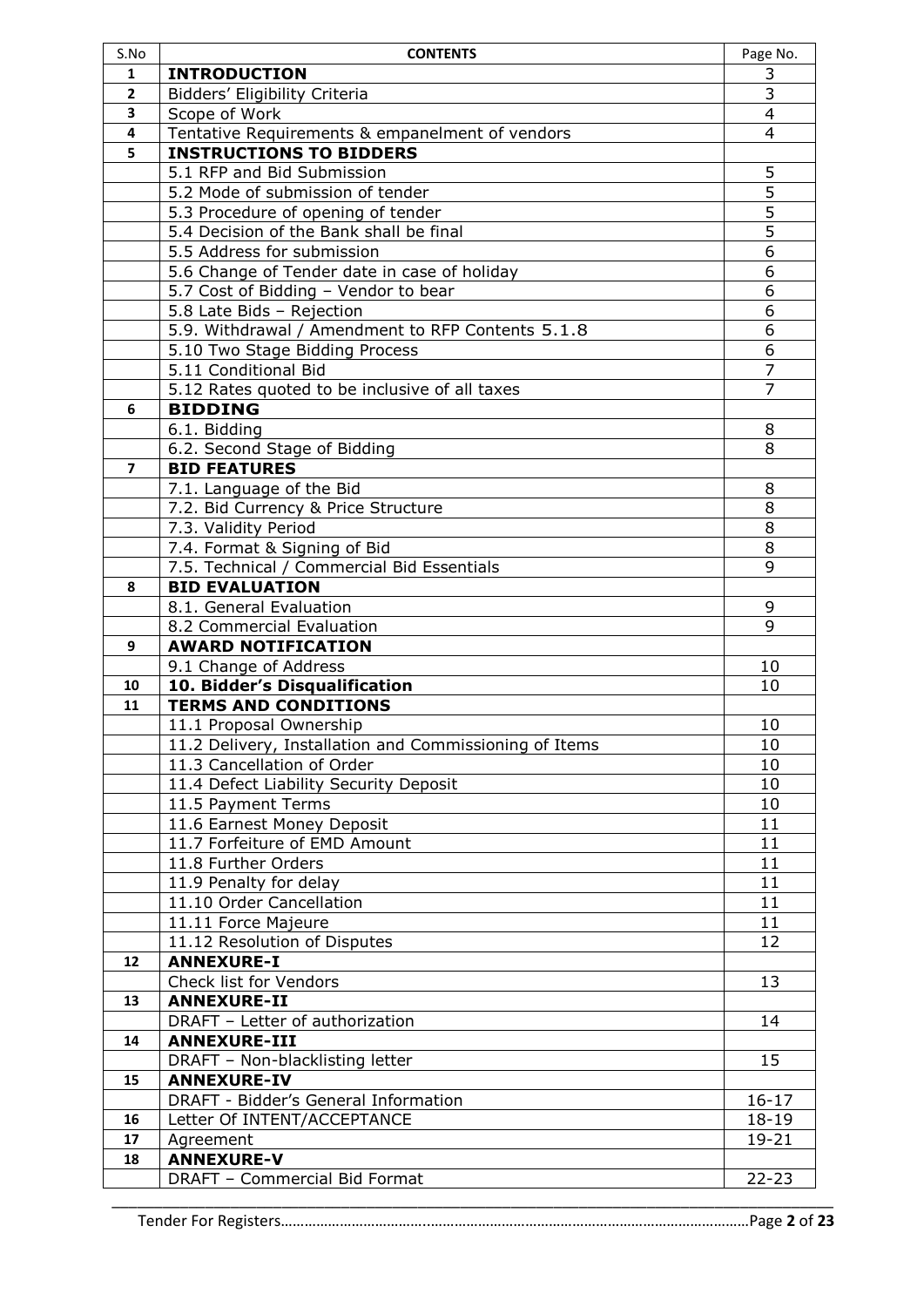#### **INTRODUCTION**

#### **1. Introduction**

Andhra Pradesh Grameena Vikas Bank is a Regional Rural Bank, sponsored by State Bank of India, and jointly established by Government of Andhra Pradesh and Government of India. Our bank has 775 branches as of now and are operating in eleven regions viz. Ashoknagar, Bhadrachalam, Khammam, Mahabubnagar, Nalgonda, Parvathipuram, Sangareddy, Srikakulam, Vizianagaram, Vishakhapatnam, and Warangal in the States of Telangana and Andhra Pradesh. All the **775** branches have been functioning in a computerized environment on CBS platform.

The Bank invites technically complete and commercially competitive bids from the PRINTERS for printing & supply of **Registers** to our 11(eleven) Regional Offices, CSD at Sangareddy & Head Office at Warangal.

| S.No.          | Region                | <b>Districts covered</b>                        |  |
|----------------|-----------------------|-------------------------------------------------|--|
|                | Sangareddy            | Sangareddy, Medak & Siddipet                    |  |
| $\mathcal{L}$  | Warangal              | Warangal Urban & Rural, Bhupalapally,           |  |
|                |                       | Jangaon, Mahabubabad                            |  |
| 3              | Ashoknagar            | Sangareddy, Medak, Siddipet, Mahabubnagar       |  |
| $\overline{4}$ | Mahabubnagar          | Mahabubnagar, Gadwal, Wanaparthy & Nagarkurnool |  |
| 5              | Nalgonda              | Nalgonda & Yadagiri Bhuvanagiri                 |  |
| 6              | Khammam               | Khammam                                         |  |
|                | Bhadrachalam          | Bhadradri Kothagudem                            |  |
| 8              | <b>CSD Sangareddy</b> | Sangareddy                                      |  |
| 9              | <b>Head Office</b>    | Warangal Urban                                  |  |

The locations in Telangana State are:

The locations in Andhra Pradesh State are:

| S.No. | Region        | <b>Districts covered</b> |
|-------|---------------|--------------------------|
|       | Srikakulam    | Srikakulam               |
|       | Vizianagaram  | Vizianagaram             |
|       | Parvathipuram | Vizianagaram             |
|       | Vishakapatnam | Vishakapatnam            |

#### **2. Bidders' Eligibility Criteria**

The following is the bidders' eligibility criteria:

- 1. The vendors should be from **Hyderabad & Secunderabad** in Telangana and **Srikakulam, Vizianagaram & Vishakapatnam** in Andhra Pradesh.
- **2.** The vendors should submit **Tender cost** of **Rs.500** and **EMD of Rs.15000/- or MSME certificate** in printing (Scanned DD / MSME certificate should be uploaded along with other eligibility documents)
	- **1.** Simultaneously the hard copy of DD / MSME should be sent to **ANDHRA PRADESH GRAMEENA VIKAS BANK,** Central Stationery, First Floor, Opp: Inspection Bungalow, Shanthinagar, Sangaredddy - 502001**.**
	- **2. Samples of Paper also to be submitted at the above address (Sangareddy)**
	- **3.** Self-declaration letter for not having BLACK LISTED by any Bank or Govt. Organization - (Format in ANNEXURE-III)
	- 4. Should have **permanent GST Registration**
	- 5. The bidder should be a profitable **registered company/firm** involved in printing & supply for at least 5 years.
	- 6. Sales turnover for the last 3 years (each year) 25 Rs. lakhs & above
	- 7. The bidder should enclose IT Returns for the last 3 years.
	- 8. Complete **tender document signed on all pages should be uploaded**
	- 9. **Orders & completion certificates** to show the vendor is continuing the business should be submitted/uploaded

#### Tender For Registers………………………………..………………………………………………………………………Page **3** of **23**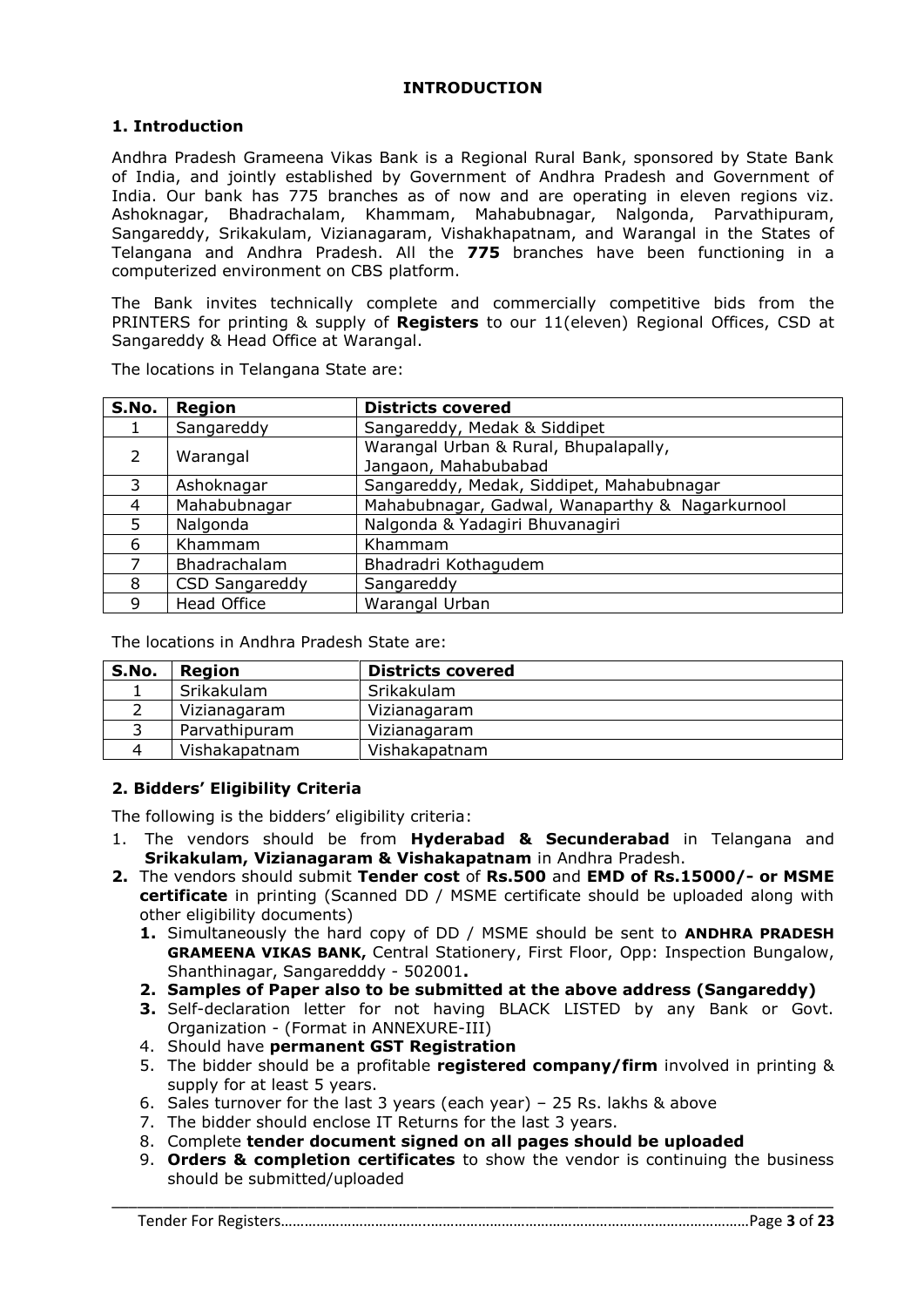#### **3. Scope of Work**

ANDHRA PRADESH GRAMEENA VIKAS BANK has network of **775 Branches** spread in the two states of **Andhra Pradesh** and **Telangana** as stated above in Introduction above.

The selected/empanelled vendor(s) shall print & supply to destinations (Head Office, Regional Offices or Branches) in all the above districts & to CSD at Sangareddy.

#### **The tender is restricted in Telangana, to Hyderabad and Secunderabad cities & in Andhra Pradesh State to Srikakulam, Vizianagaram and Visakhapatnam** only.

#### **4. Tentative Requirements**

- **Quantity to print – See Segment: A-B**
- $\triangleright$  The quantity can be + or 25%
- **Approximate Value - Rs.60Lakhs**

#### **TYPE OF PAPER TO USE : GRADE – A MILLS viz;**

#### **Ballarpur, Century Pulp, International Paper APPM, ITC, Seshasayee, TNPL & West Coast**

- 1. WHITE PAPER 70, 80 GSM Brightness more than 80 %
- 2. Ledger Paper 80 GSM (Yellowish Green)

#### **TIME OF SUPPLY:**

Registers – 20 days

#### **Note: Orders will be placed in split quantities, more or less quantities noted in this tender and as & when required**.

**DELIVERY DESTINATIONS:** Deliveries should be made to 12 different locations through authorized Transporters like, SRMT, KRANTI, NAVATA, VRL Etc., on **"TO PAY" and "DOOR DELIVERY" basis**.

#### **RATES TO QUOTE – TOTAL COST OF OWNERSHIP (TCO):**

#### **Tenders are invited for quoting under segments as under:**

| S.No | <b>SEGMENT: A-B</b><br><b>Registers</b>                              |
|------|----------------------------------------------------------------------|
|      | <b>REGISTERS</b>                                                     |
| ∍    | Books with Double Card Stiff Binding With Calico with Calico Corners |

The bank requires you to quote competitive rates unit-wise **inclusive of all charges, packing & all types of printing operations and exclusive of all taxes** for individual items.

#### **Registers – SEGMENT: A-B**

Based on the unit-prices quoted, L-1 would be arrived at under the *TCO-Total Cost of Ownership for each vendor. Total of all items, from SEGMENT: A to B will be considered to arrive at L1* vendor.

#### **TENDER VALIDITY: TWO YEARS**

#### **EMPANELMENT OF VENDORS – MATCHING LETTERS:**

Empanelment of vendors/printers is restricted to **Four** only. The participating vendors will be asked to **MATCH** the L-1 rates. Those vendors who rank from **L-2 to L-4** and submit the **MATCHING LETTERS** will be given the first preference in their order of quotes. If any of the participating vendors from **L-2** to **L-4** do not submit the matching letters, then any other vendor(s) in the following order, i.e., from **L5** and beyond will be considered.

Tender For Registers………………………………..………………………………………………………………………Page **4** of **23**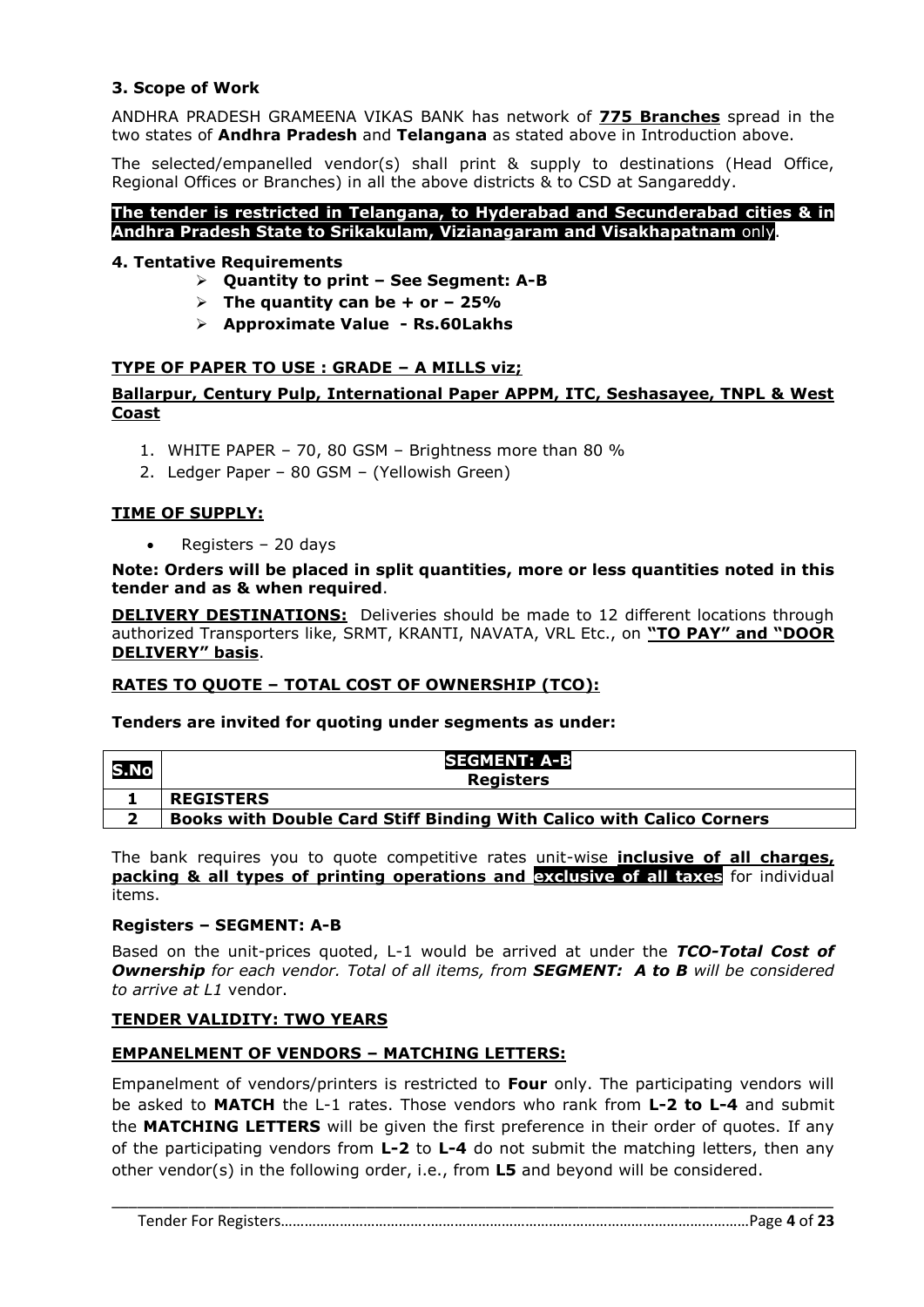#### **DISTRIBUTION OF ORDERS:**

The orders will be placed among the **four** empanelled vendors, subject to timely execution and maintenance of quality as specified in the PO. **Those executing the works, the earliest shall be preferred in placing the next order.**

*(\*\* The no. of orders to each vendor/printer might vary, if any of the empanelled vendors do not execute in time or supplies delayed beyond the specified time and do not maintain the quality*)

#### **5. INSTRUCTIONS TO BIDDERS**

#### **Bidding Process - ON-LINE E-PROCUREMENT WITH REVERSE AUCTION**

#### **5.1 RFP and Bid Submission**

The bidder shall have to submit the tender **ON-LINE** downloaded either from our website [www.apgvbank.com](http://www.apgvbank.com/) or from the following e-procurement portal:**https://etender.sbi**

M/s e-Procurement Technologies Ltd. Name: Nanadan Valera, Fahad Khan & Dharam Rathod E-mail ID: [nandan.v@eptl.in,](mailto:nandan.v@eptl.in) [fahad@eptl.in,](mailto:fahad@eptl.in) [dharam@eptl.in](mailto:dharam@eptl.in) Landline No. : 079 6813 6857, 6820, 6842 Official Mobile No. : 9081000427

#### **Auction Website : [https://etender.sbi](https://etender.sbi/)**

The Bank shall not consider any request for date-extension for bid-submission on account of late receiving / downloading of RFP by any bidder. But, however, any suggestion or advice of value addition from the vendors to the tender or rectification of any short comings in tender may entail in issue of Corrigenda before the last date or postpone the tender as the Bank may deem necessary.

#### **5.2 Mode of submission of tender – ON-LINE**

Tenders are to be submitted **ON-LINE** by uploading in the portal advised above.

- 1. **Tender cost and Earnest Money Deposit – The DD'S should be scanned and uploaded**
- 2. **Non-financial /Technical bid – Should be signed on all pages and uploaded**
- 3. **The documents pertaining to the ELIGIBILITY CRITERIA** (*Page 4, Point No.2 Bidder's Eligibility Criteria and also Page No.8 Point No.3*) **should be uploaded**
- 4. **Indicative Price bid** should be uploaded

#### **5.3 Procedure of opening of tender**

After the last date of submission of the tenders, the Bank will open the technical bids **ON-LINE** and evaluate by verifying the eligibility documents submitted in the portal:

- 1. The Tender cost and EMD will be verified first. Those **not** submitting the **Tender Cost** and **EMD DD (IN ORIGINAL)** to **APGVB** will be rejected ab initio. Vendors with MSME certification in printing shall be exempted from EMD.
- 2. Other eligibility documents will be verified. Vendors should take **CARE** to submit all the eligibility requirements and it will be at the Bank's discretion to allow or not to allow to ask for any further documents for evaluation.
- 3. Price bids will be considered for only those vendors who have qualified in the technical verification.

Bank reserves the right to, open or not to open the financial bid of any vendor basing on the acceptance/rejection of non-financial bid and past performance.

#### **5.4 Decision of the Bank shall be final**

The decision of the Bank shall be final and binding on the vendor in the matter of interpretation of any clause included in this tender or any dispute arising out of the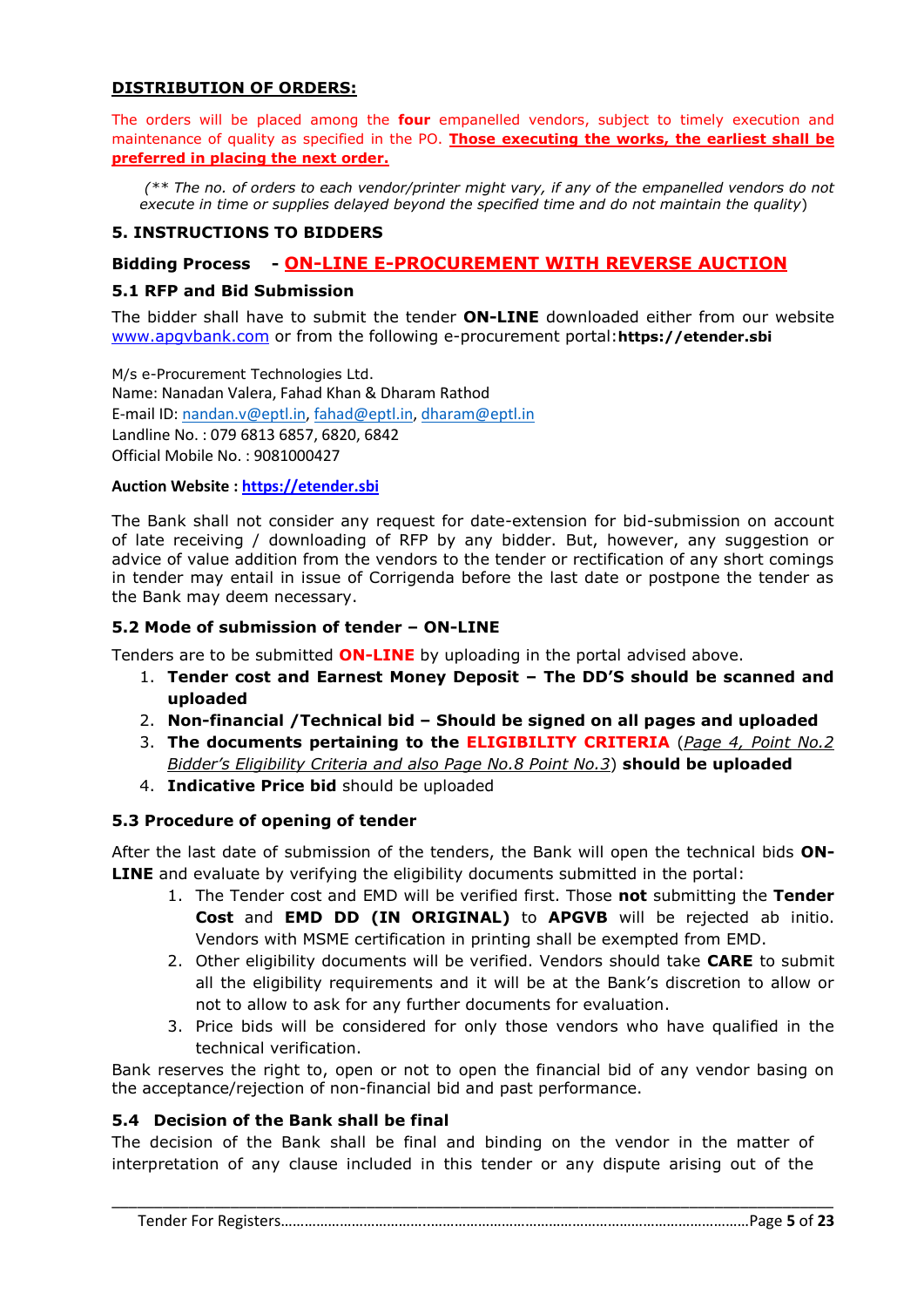execution of tender. Bank can also terminate the tender without assigning any reason. **5.5 Address for submission**

Bids should be submitted ON-LINE to **https://etender.sbi** M/s e-Procurement Technologies Ltd. Name: Nanadan Valera, Fahad Khan & Dharam Rathod E-mail ID: [nandan.v@eptl.in,](mailto:nandan.v@eptl.in) [fahad@eptl.in,](mailto:fahad@eptl.in) [dharam@eptl.in](mailto:dharam@eptl.in) Landline No. : 079 6813 6857, 6820, 6842 Official Mobile No. : 9081000427 **Auction Website : [https://etender.sbi](https://etender.sbi/)**on or before **22/09/2020, before 5.00 PM**.

**Contact: For any enquires :** S.Lakshmi, Asst. Manager 9491035491 K.Ram Reddy, Sr. Manager 7901624894

#### **5.6 Change of Tender date in case of holiday**

In the event of the specified date for bid-submission being declared a holiday for the Bank, the bids will be received up to the appointed time on the next working day.

#### **5.7 Cost of Bidding – Vendor to bear**

The bidder shall bear all costs associated with the preparation and submission of its bid and the Bank will, in no case, be responsible or liable for these costs, regardless of the conduct or outcome of the bidding process.

#### **5.8 Late Bids – Rejection**

Tenders cannot be submitted late.

#### **5.9 Withdrawal / Amendment to RFP Contents:**

The bank reserves the right to accept or reject any / all proposal(s), to revise the tender, to request one or more resubmissions or clarifications from one or more vendors, or to cancel the process in part or whole. The Bank also reserves the right to amend the RFP at any time prior to the last date for bid-submission. The Bank may, for any reason, whether at its own initiative or in response to clarification(s) requested by a bidder, modify the RFP contents by amendment. Amendment / Corrigendum will be notified on the Bank's website / portal and will be binding on participating bidders. The Bank shall not be liable for any communication gap. In order to provide prospective bidders, reasonable time to take the amendment into account for preparation of their bid, the Bank may, at its discretion, extend the last date for bid-submission.

#### **5.10 Two Stage Bidding Process**

The bidder will have to submit response to the RFP, packaged as a set of following Registers.

**PART – A - TECHNICAL BID** –**for supply of: Registers** should include the relevant supporting papers.

2. **Tender cost of Rs.500** and **Earnest Money Deposit of** Rs.**15,000.00** (Rupees Fifteen Thousand only) in the form of Demand Draft issued by scheduled commercial bank favouring **Andhra Pradesh Grameena Vikas Bank, payable at Warangal**, must be part of the Technical Bid by uploading the scanned DD.

**HOWEVER, THE Tender cost of Rs.500**, **Earnest Money Deposit of** Rs.**15,000.00 AND SAMPLES OF PAPER SHOULD BE SUBMITTED IN ORIGINAL AT OUR CSD SANGAREDDY BEFORE THE LAST DATE OF SUBMISSION OF THE TENDER ONLINE. Address: Andhra Pradesh Grameena Vikas Bank**

**Central Stationery, First Floor, Opp: Inspection Bungalow, Shanthinagar, Sangaredddy - 502001**

**IF THE DEMAND DRAFT's DOES NOT REACH THE APGVB OFFICE, SANGAREDDY BEFORE THE LAST DATE AND TIME OF SUBMISSION, THE TENDER SHALL NOT BE CONSIDERED FOR EVALUATION.**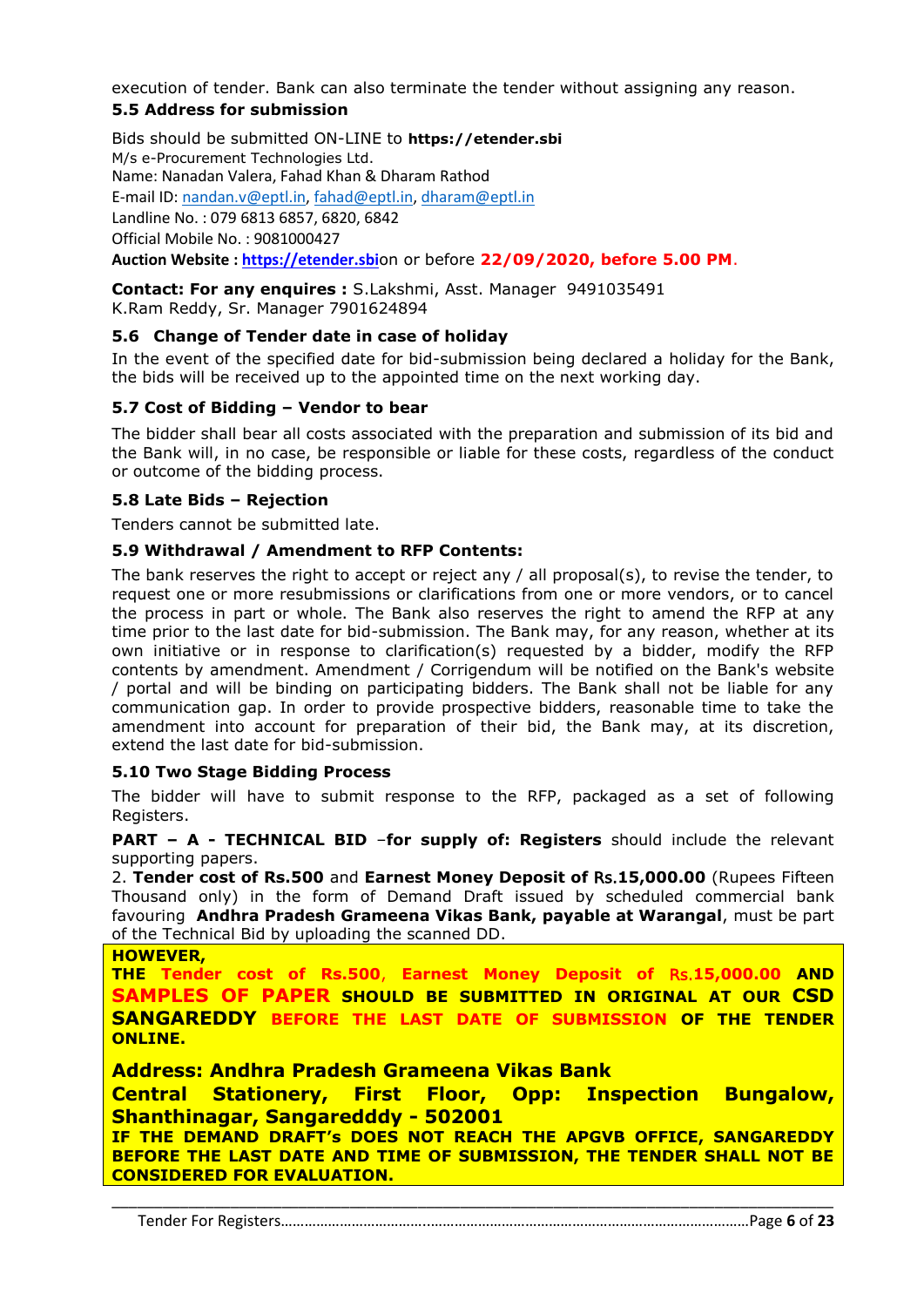- **Tender cost**: Non- Refundable
- **Return of Earnest Money Deposit:** The earnest money of the unsuccessful bidders will be returned after entering into rate contract agreement with successful bidders.
- **Forfeiture of Earnest Money Deposit:** This EMD amount will be forfeited, if the successful bidder refuses to accept purchase order or having accepted the purchase order fails to carry out his obligation mentioned therein.

#### **SECURITY DEPOSIT:**

The EMD of the successful bidder/s will add to the Security Deposit and will be held by the Bank throughout the rate contract period of the tender as **Security Deposit**. No interest will be payable on the Earnest Money Deposit/Security Deposit.

If selected for empanelment, the vendor will be required to furnish a **Security Deposit** of **2% (including EMD) (Min ₹30000 and Maximum depending on the no.of vendors, i.e., 2% of Security Deposit shall be distributed among the no. of empanelled vendors).**

- 3. **Technical Bid:** Should **COMPULSORILY** include the following documents, duly filled in, stamped, signed, filed in the seriatim as below and serially numbered.
	- 1. Demand Draft for Tender Cost & EMD (As in 5.5 Two Stage Bidding Process)
	- 2. Self-declaration letter for not having BLACK LISTED by any Bank or Govt. Organization - (Format in ANNEXURE-III)
	- 3. Bidder's General Information (Format in Annexure-IV)
	- 4. Complete Tender Document signed on all the pages
	- 5. Certificate of Registration copy (Registration with Government of AP or TS)
	- 6. Memorandum of Articles of Association, Partnership Deed, if any
	- 7. GST Tax Registration Copy (Regular or Composite)
	- 8. IT Return for last 3 years
	- 9. Audited Balance sheets and Profit & Loss (Financial /Turnover) Statements for last three years
	- 10. Experience documents / Copies of Purchase Orders & Delivery certificates
	- **11. Samples of material from GRADE – A Mills - viz., White and Ledger Paper of 70, 80, GSM finished product of Stationery Items. (TO BE SUBMITTED AT SANGAREDDY BEFORE THE LAST DATE OF UPLOADING THE DOCUMENTS)**
	- 12. Other required documents mentioned elsewhere in this tender document

#### **PART – B (COMMERCIAL/PRICE BID)** – "**Price Bid for Registers**" consisting of:

1. Priced Bid duly filled, stamped and signed on all pages for all items (partial quote is not acceptable)

2. The Bank expects the bidder to carefully examine all instructions, forms, terms & conditions, technical specifications etc., mentioned in this RFP. Failure to furnish all information required for submission of a bid not substantially responsive to the RFP in every respect will be at the bidder's risk and may result in the rejection of its bid without any further reference to bidder.

#### **5.11 Conditional Bid**

Any conditional bid is not valid and shall be summarily rejected

#### **2.12 Rates quoted to be EXCLUSIVE of all taxes**

The RATES quoted should be **EXCLUSIVE of all Taxes (GST).** No condition, such as, + GST will be accepted.

However, the consignments should be invariably addressed, **DOOR-DELIVERY (TO-PAY)** at the **DESTINATIONS** noted above (various Regions & Head Office).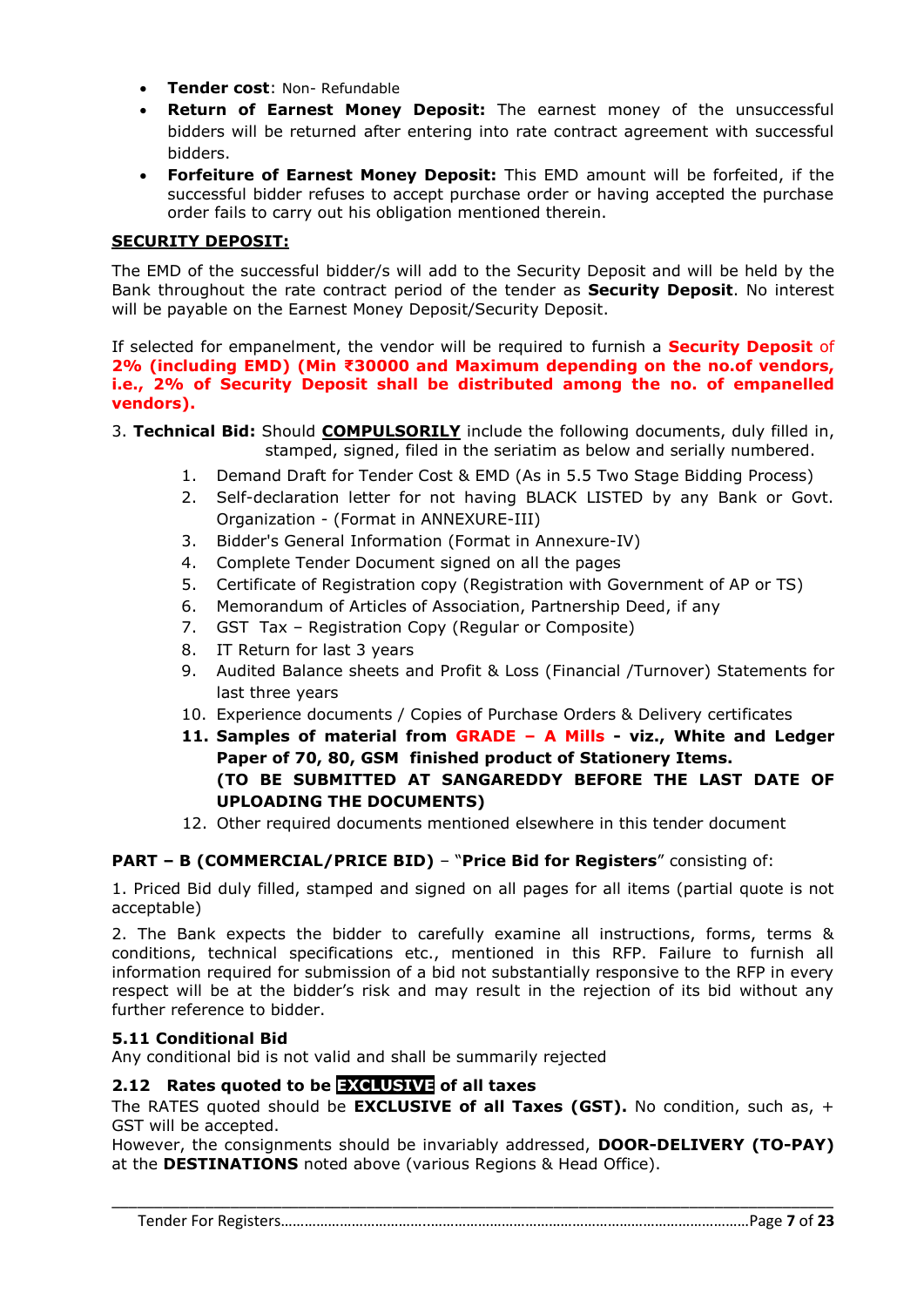#### **EVALUATION – THREE STAGES**

#### **6.1. EVALUATION – FIRST STAGE of bidding Technical Evaluation**

In the first stage, only the **Technical Bids** will be opened by the "*Tender Opening Committee"*.

**After the technical bids pass the qualification, the Bank may make site visits to the factories, printing press or work units. The vendors will be short listed, after the site inspections and the date of opening the COMMERCIAL BID will the informed.**

#### **6.2. SECOND STAGE of Evaluation – Submission of Indicative Price Bids – Base Price & Decrement Value**

In the second stage, **Indicative commercial/price bids** of short-listed, technically qualified bidders shall be opened ON-LINE and a Base price will be advised to the E-Procurement agency for further evaluation.

#### **6.2. THIRD STAGE of Evaluation – REVERSE AUCTION**

In the third stage, **REVERSE AUCTION** shall be conducted for final rates of supply.

#### **7. BID FEATURES**

#### **7.1. Language of the Bid**

All bids and supporting documentation must be in English only.

#### **7.2. Bid Currency & Price Structure**

Prices shall be expressed in the Indian Rupees only.

#### **The Prices quoted by the bidders should be :**

- a) **Inclusive of cost of Paper,**
- b) **Printing,**
- c) **All binding operations**
- d) **Packing,**
- e) **Transportation up to Transport Office (SRMT, KRANTHI, VRL ETC)**
- f) **Insurance during transit until reaching the destination**
- g) **EXCLUSIVE OF TAXES / GST**

\*The Bank shall neither pay any other cost nor consider any other cost apart from approved L-1 rates.

#### **7.3. Validity Period**

The Bids shall be **valid for a period of 24 months/TWO years** from the date of entering into rate contract / AGREEMENT. A bid submitted for a shorter period shall be rejected by the Bank as non-responsive.

#### **7.4. Format & Signing of Bid**

(a) The Bank, in case of non-adherence to the Format or partial submission of bid will not evaluate the bid

(b) Each bid shall be made in the legal name of the bidder

(c) Each page of it shall be serially numbered, signed and duly stamped by the bidder or a duly authorized person to sign on behalf of the Bidder,

(d) Any interlineations, erasure or overwriting shall be valid only if these are initialled /authenticated by the person(s) signing the bid.

(e) Executive(s) representing the bidder should be duly authorized to sign the bid, interacting with the Bank for all sorts of communication as well as appearing in for price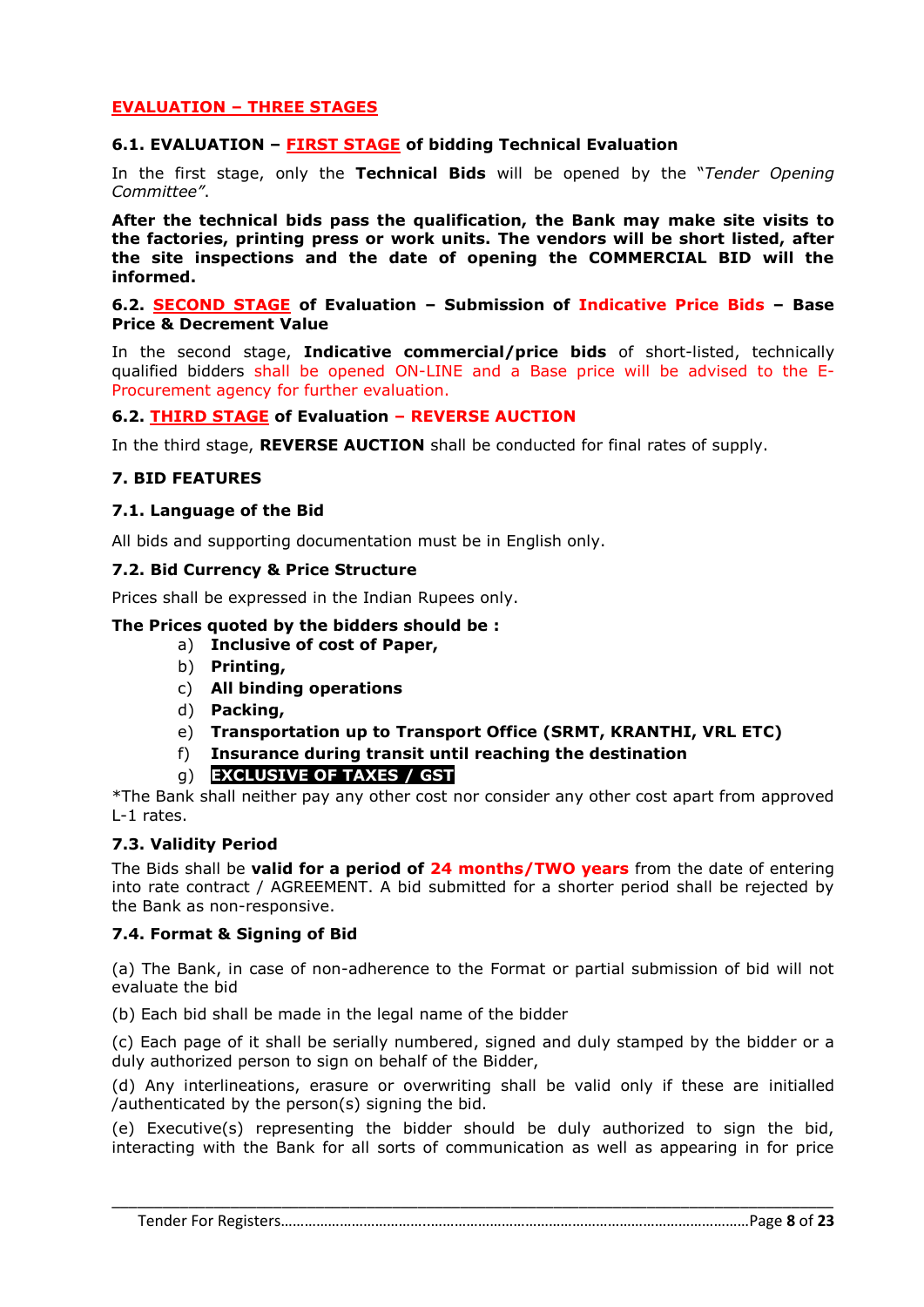negotiation meeting, in case the bidder emerges as L-1 as a result of commercial evaluation of all technically qualified bids.

(f) A letter of this intent, issued by the Proprietor / CEO / Director or any top-level executive, authorizing representing executive(s) should be submitted as part of the Technical Bid.

#### **7.5. Technical / Commercial Bid Essentials:**

(a) All relevant information should be given against the space provided for information in the prescribed format ANNEXURE-IV. Writing of 'OK' 'accepted', 'noted', 'sheet attached' will not be accepted. In case, due to insufficient space, a sheet is added, page no. of that sheet should be mentioned and the added sheet should have backward reference on right hand top thereof,

(b) All supporting documents of the particular Appendix should be attached thereafter the bid, writing reference thereon.

(c) The Technical Bid must contain the documents as stated in 5.5 Part-A 3): -

(d) The Commercial Bid must contain the following: -

- (i) Rates for each item specified in Indian rupees, inclusive of taxes
- (ii) Declaration agreeing to all the Terms & Conditions in the RFP

#### **8. BID EVALUATION**

The purpose of bid evaluation is to determine: -

- (a) Reputation of the vendor for quality and reliability;
- (b) Acceptance of terms and conditions
- (c) Service capability of the vender;
- (d) Vendor's standing i.e. experience in supply
- (e) Vendor meeting the qualification criteria as specified in the tender documents;

(f) In order to determine the lowest evaluated responsive bid, the Bank shall adopt **TCO (TOTAL COST OF OWNERSHIP**) from **SEGMENTS A & B**.

#### **8.1. General Evaluation**

1. The Bank will examine the bids against *Bidder's Eligibility Criteria* mentioned in the RFP.

2. The Bank will examine the bids to determine whether they are complete, whether any computational errors have been made, whether required sureties have been furnished, whether the documents have been properly signed, and whether the bids are generally in order.

3. The Bank may waive any minor informality, nonconformity, or irregularity in a bid which does not constitute a material deviation, provided such waiver does not prejudice or affect the relative ranking of any other bidder.

4. Prior to the detailed evaluation, the Bank will determine the substantial responsiveness of each bid against this RFP. For purposes of these clauses, a substantially responsive bid is one, which conforms to all the terms and conditions of the RFP without material deviations.

5. During evaluation of the bids, the Bank may, at its discretion, ask the bidder for providing clarification on any point mentioned in its bid. The request for clarification and

The response shall be in writing, and no change in the prices or substance of the bid shall be sought, offered, or permitted.

6. The samples enclosed by the bidders should be the same, which have been quoted in their bids as part of the RFP. No chance will be given for re-submission.

7. Commercial bids of only those vendors will be opened, who are technically qualified and fulfil all other requirements as enlisted in the RFP.

#### **8.2 Commercial Evaluation, Indicative Prices & Reverse Auction**

1. Commercial bids submitted will be opened only for those bidders, who have qualified in the general and technical evaluation.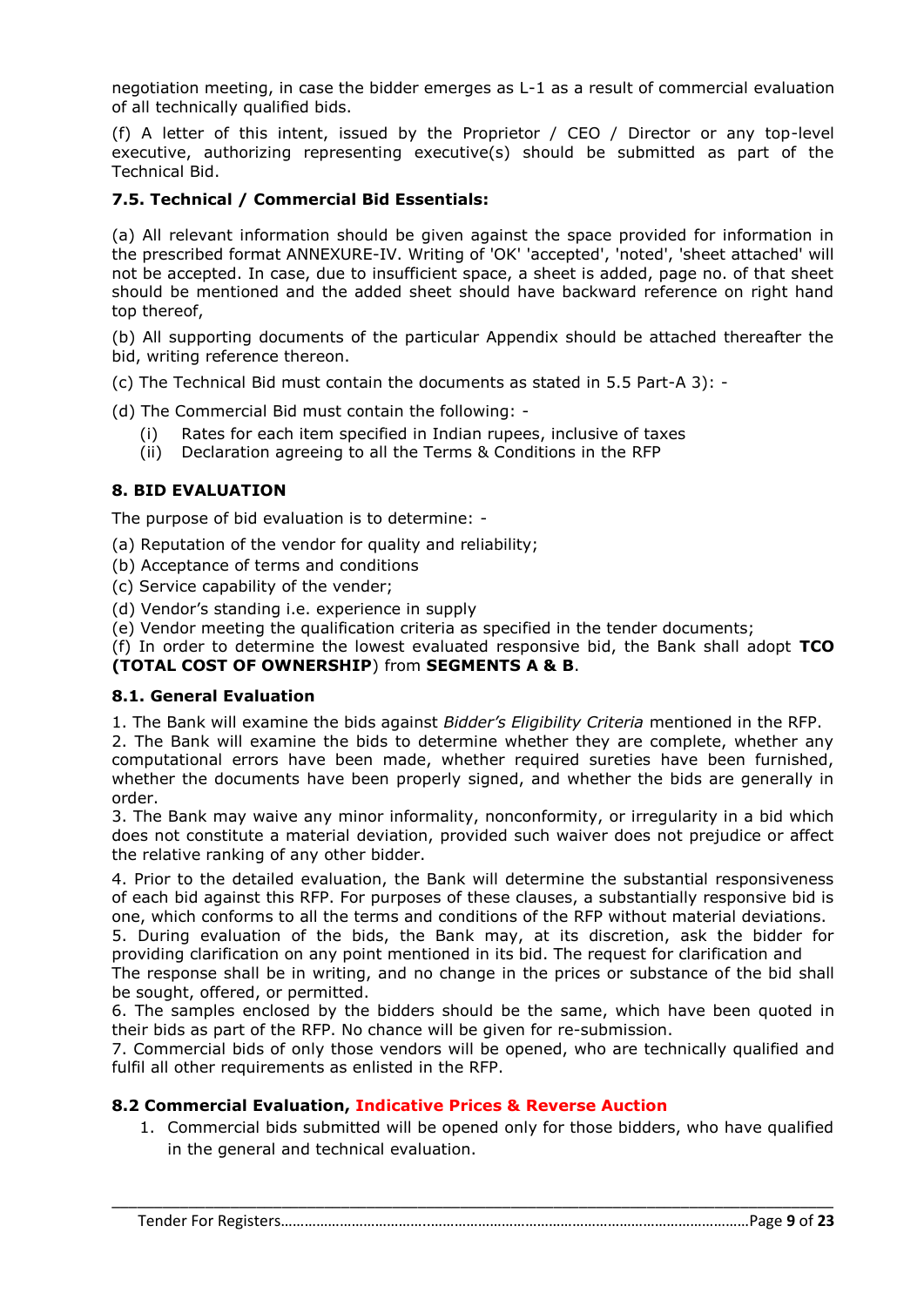- **2.** The vendors are required to submit the **INDICATIVE PRICES** which will be considered for further evaluation through **REVERSE AUCTION**
- 3. The LOWEST prices arrived at in REVERSE AUCTIONS will be declared as L-1. However, the bank shall be under no obligation to accept the lowest or any other offer received in response to this notice, if the quality of the procuring item is not the same as required and shall be entitled for rejection of any or all the offers assigning reasons therefor.
- 2. The bank reserves its right for placing the orders as per requirement.

3. The Bank will be free to either reduce or increase the quantities to be printed on the same terms and conditions. The bank reserves the right to alter the quantities.

## **9. AWARD NOTIFICATION**

#### **9.1 Change of Address**

The acceptance of a bid, subject to contract, commercial considerations & compliance with all terms and conditions will be communicated in writing by means of placing order at the address supplied by the bidder in its bid. Any change of bidder's address, should therefore be promptly notified to: -

#### **ANDHRA PRADESH GRAMEENA VIKAS BANK, HEAD OFFICE: Warangal, 2-5-8 / 1 RAMNAGAR, HANMAKONDA, WARANGAL – 506 001, State : Telangana, PH: 0870 – 2577766**

#### **10. Bidder's Disqualification**

Any bidder not complying with the bidding process is liable for disqualification at any stage without assigning any reason. Decision of the Bank in this regard shall be final, conclusive and binding on the bidder.

#### **11. TERMS AND CONDITIONS**

All under mentioned terms and conditions for vendors, who participate in this bid, are binding on all. These terms and conditions will also form part of the print order, to be issued to the successful Bidder. All the terms and conditions in the tender document should be stamped and signed and attached with the Technical Bid as acceptance of these terms and conditions

**11.1 Proposal Ownership-**The bid and all supporting documentation submitted by the bidders shall become the Bank's property and the Bank reserves the right to accept or reject any request made by any bidder to return or destroy the bid and accompanying documentation.

**11.2 Delivery, Installation and Commissioning of Items-**The vendor shall be responsible for delivery of the ordered item(s) at the destination within stipulated time / days as noted above and in purchase order. The vendor should arrange for appropriate insurance to cover the ordered item(s) for the transit period and till the time of its receipt by the Bank at the respective destination. The cost of the insurance will be borne by the vendor.

**11.3 Cancellation of Order**: In case of serious discrepancy in the item supplied, the Bank may cancel the entire purchase order and return the item(s) back to the vendor at vendor's costs and risks. The vendor shall give acceptance within one week from the date of order. Bank has right to cancel the order, if the same is not accepted within the stipulated period from the date of order and the earnest money of the bidder will be forfeited.

**11.4 Defect Liability Security Deposit:** Bank shall forfeit the Security Deposit if the material supplied is not as per specifications. This however, does not preclude the Bank from seeking replacement of the goods supplied in case extreme damage or errors in printing.

**11.5 Payment Terms:** No advance / mobilization amount will be paid to the vendors. Bill will be paid only on:

- > Production of acknowledgements of receipt of the item ordered at the destinations, as per specifications and quantity & in good condition
- $\triangleright$  Receipt of Bill along with Delivery Challans from the recipients duly authenticated & stamped for having received the item
- **the total Bill amount noted in the bill should clearly state : 1. The actual cost of the product**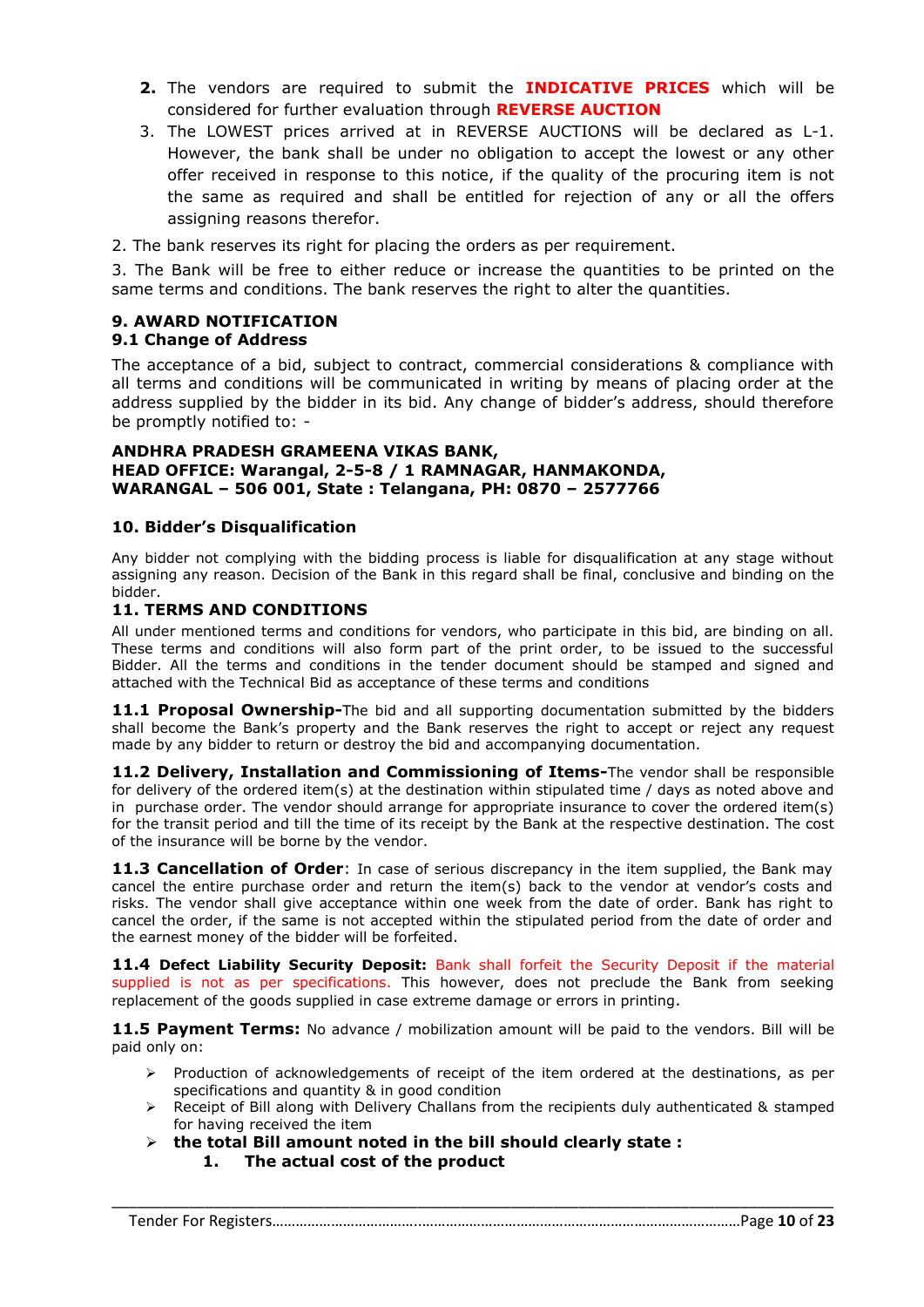#### **2. TAX component (GST etc) (Separate for AP & Telangana)**

**11.6 Earnest Money Deposit:** The bidder shall have to deposit earnest money in the form of DD / Pay Order for **Rs.15,000.00** (Rupees Fifteen thousand only), which will be added to **Security Deposit** for the successful bidder(s) and returned on expiry of the two years of the contract period. The offer without Earnest Money Deposit would be considered as non-responsive, incomplete and shall be out rightly rejected.

**11.7 Forfeiture of EMD Amount:** This amount will be forfeited, if the successful bidder refuses to accept purchase order or having accepted the purchase order fails to carry out his obligation mentioned therein.

**Fluctuations in market prices of Paper:** No subsequent pleas/excuses for nonperformance/execution of the order placed on them during the contracted period of Two years shall be considered, showing the **"increase in market prices of the paper"** as the cause. Once the acceptance letter is submitted and agreement is entered, the vendor is bound to print & supply any of the items mentioned in the list till the currency of the contract period. Any reluctance on the part of the vendor shall be considered rejection of the order and shall tantamount to breach of the contract and shall be liable for forfeiture of the EMD amount and also penalty for delay.

**No interest** shall be payable on the Earnest Money Deposit (EMD).

**11.8 Further Orders:** The Bank may continue to place further orders beyond the valid period, by mutual agreement between the Bank and the vendor on the same approved rates.

**11.9 Penalty for delay:** The Bank reserves the right to levy penalty for delay in supply beyond the stipulated time. A penalty of 2% of the bill amount will be levied for delay of two weeks. The total delay cannot be beyond one month in any case, beyond which the order shall be cancelled.

**11.10 Order Cancellation:** The Bank reserves the right to cancel the purchase order in the event of one or more of the following situations: -

- 1. Delay in supply, beyond the specified period & delay time limit
- 2. Serious discrepancy in quality of supplied item

3. In the event of order cancellation, the vendor shall be responsible to take back the faulty / mis-printed item supplied, at their own cost & expenses.

**11.11 Force Majeure:** The vendor shall not be liable for forfeiture of its performance security, liquidated damages or termination for default, if and to the extent that it's delay in performance or other failure to perform its obligations under the contract is the result of an event of Force Majeure.

For purposes of this Clause, **"Force Majeure"** means an event beyond the control of the Vendor and not involving the vendor's fault or negligence and not foreseeable. Such events may include, but are not limited to, Acts of God or of public enemy, acts of Government of India in their sovereign capacity, acts of war, fire, floods, strikes, lock-outs and freight embargoes. If a Force Majeure situation arises, the vendor shall promptly notify the Bank in writing of such conditions and the cause thereof within twenty calendar days. Unless otherwise directed by the Bank in writing, the vendor shall continue to perform its obligations under the Contract as far as it is reasonably practical, and shall seek all reasonable alternative means for performance not prevented by the Force Majeure event.

**11.12 Resolution of Disputes:** The Bank and the vendor shall make every effort to resolve amicably, by direct informal negotiation, any disagreement or dispute arising between them under or in connection with the contract. If after thirty days from the commencement of such informal negotiations, the Bank and the Vendor are unable to resolve amicably a contract dispute; either party may require that the dispute be referred for resolution by formal arbitration. All questions, disputes or differences arising under and out of, or in connection with the contract, shall be referred to two Arbitrators: one Arbitrator to be nominated by the Bank and the other to be nominated by the Vendor. In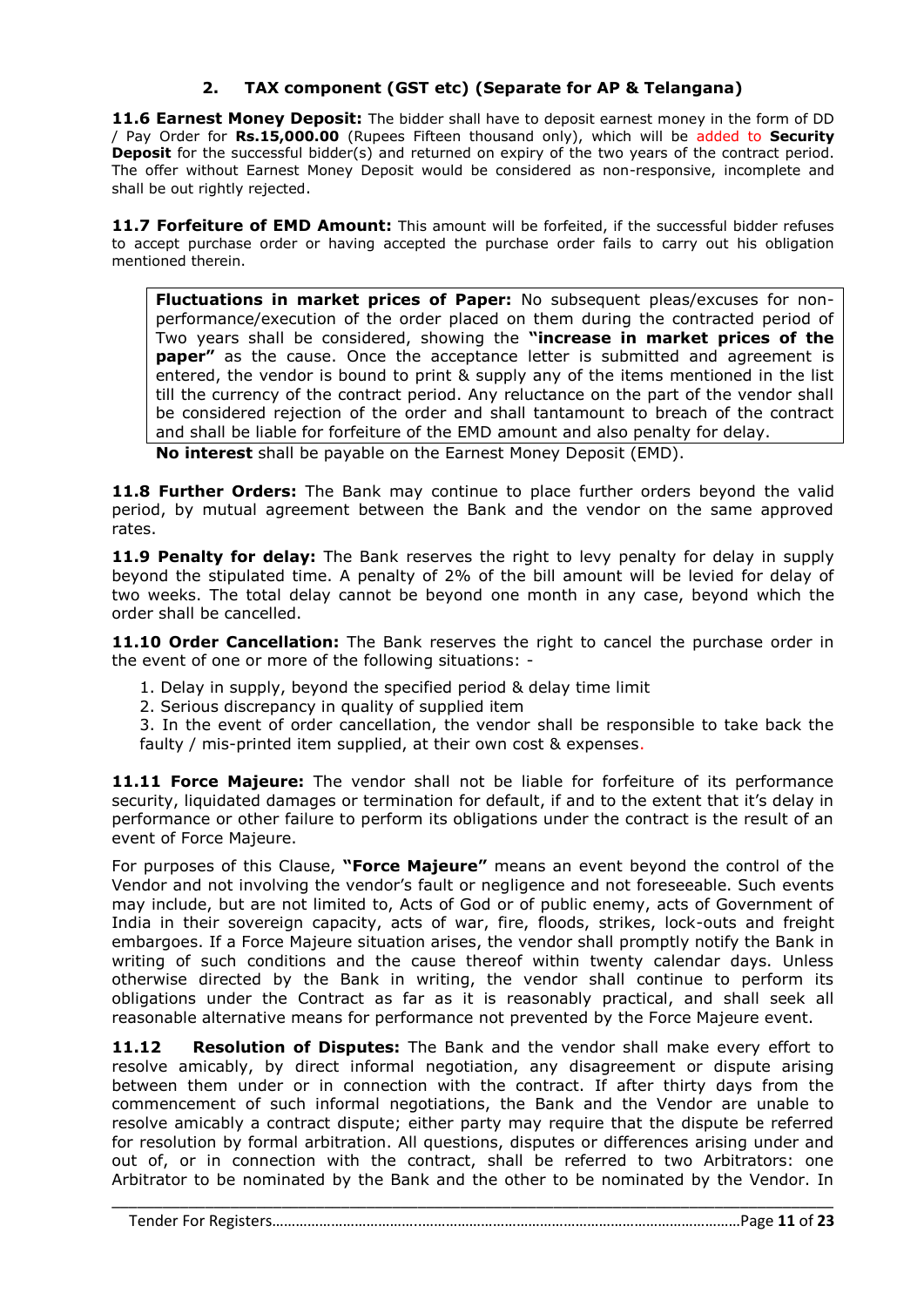case of the said Arbitrators not agreeing, then the matter will be referred to an umpire to be appointed by the Arbitrators in writing before proceeding with the reference. The award of the Arbitrators and in the event of their not agreeing, the award of the Umpire appointed by them shall be final and binding on the parties. The Arbitration and Reconciliation Act, 1996 shall apply to the arbitration proceedings and the venue & jurisdiction of the arbitration shall be WARANGAL.

| /2020<br>Date:<br><b>Place:</b> | I/we have read and understood the RFP as detailed in the<br>above pages right from the Introduction, Scope of work,<br>Tentative requirements, Bidding Process, Terms &<br>Conditions, Payment Terms, EMD, Penalty, the Force<br>Majeure clause & Resolution of disputes. I/We offer the<br>quotes / rates in ANNEXURE-IV for printing & supply of the<br>required items as per terms & conditions in the RFP. |                  |
|---------------------------------|----------------------------------------------------------------------------------------------------------------------------------------------------------------------------------------------------------------------------------------------------------------------------------------------------------------------------------------------------------------------------------------------------------------|------------------|
|                                 | Seal of the bidder                                                                                                                                                                                                                                                                                                                                                                                             | <b>Signature</b> |

#### **ANNEXURE-I**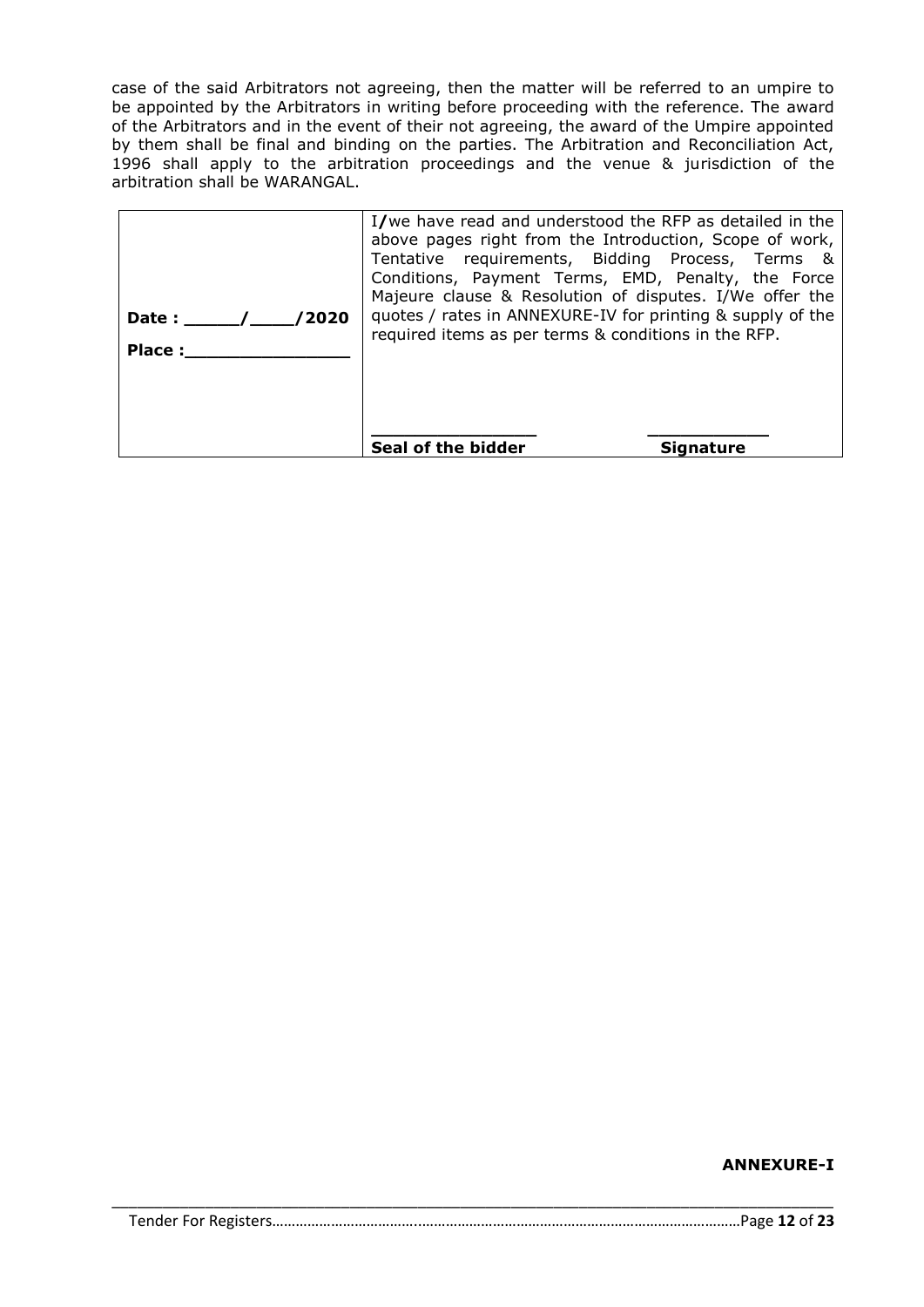# **CHECK LIST FOR VENDORS**

#### **Submission of tender through ON-LINE**

#### **Vendors are advised to check & ensure to enclose the following list of documents before submitting the Tender**

| S.No           | <b>Document Name</b>                                                                                                                  | <b>Tick</b><br>mark |
|----------------|---------------------------------------------------------------------------------------------------------------------------------------|---------------------|
| $\mathbf{1}$   | Demand Draft for Tender cost and EMD<br>(As in 5.10 Two Stage Bidding Process)                                                        |                     |
| $\overline{2}$ | Letter authorization to the representing executive(s)<br>(See 7.4(f) below) (Format in ANNEXURE-II)                                   |                     |
| 3              | Self-declaration letter for not having BLACK LISTED by any Bank or<br>Govt. Organization - (Format in ANNEXURE-III)                   |                     |
| 4              | Bidder's General Information (Format in Annexure-IV)                                                                                  |                     |
| 5              | Complete Tender Document signed on all the pages                                                                                      |                     |
| 6              | Certificate of Registration copy<br>(Registration with Government of AP or TS)                                                        |                     |
| $\overline{7}$ | Memorandum of Articles of Association, Partnership Deed, if any                                                                       |                     |
| 8              | Sales / GST Tax - Registration Copy                                                                                                   |                     |
| 9              | IT Return for last 3 years                                                                                                            |                     |
| 10             | Audited Balance sheets and Profit & Loss<br>(Financial /Turnover) Statements for last three years                                     |                     |
| 11             | Experience documents / Copies of Purchase Orders & Delivery<br>Certificates                                                           |                     |
| 12             | Samples of material viz., White /Ledger/Kraft Paper of 70,80 GSM white<br>and Ledger or finished product of Stationery Items - Should |                     |
| 13             | Other required documents mentioned elsewhere in this tender<br>document                                                               |                     |

#### **Note: NON-SUBMISSION of any of the above documents may result in rejection of the tender**

**General Manager-I**

**ANNEXURE-II**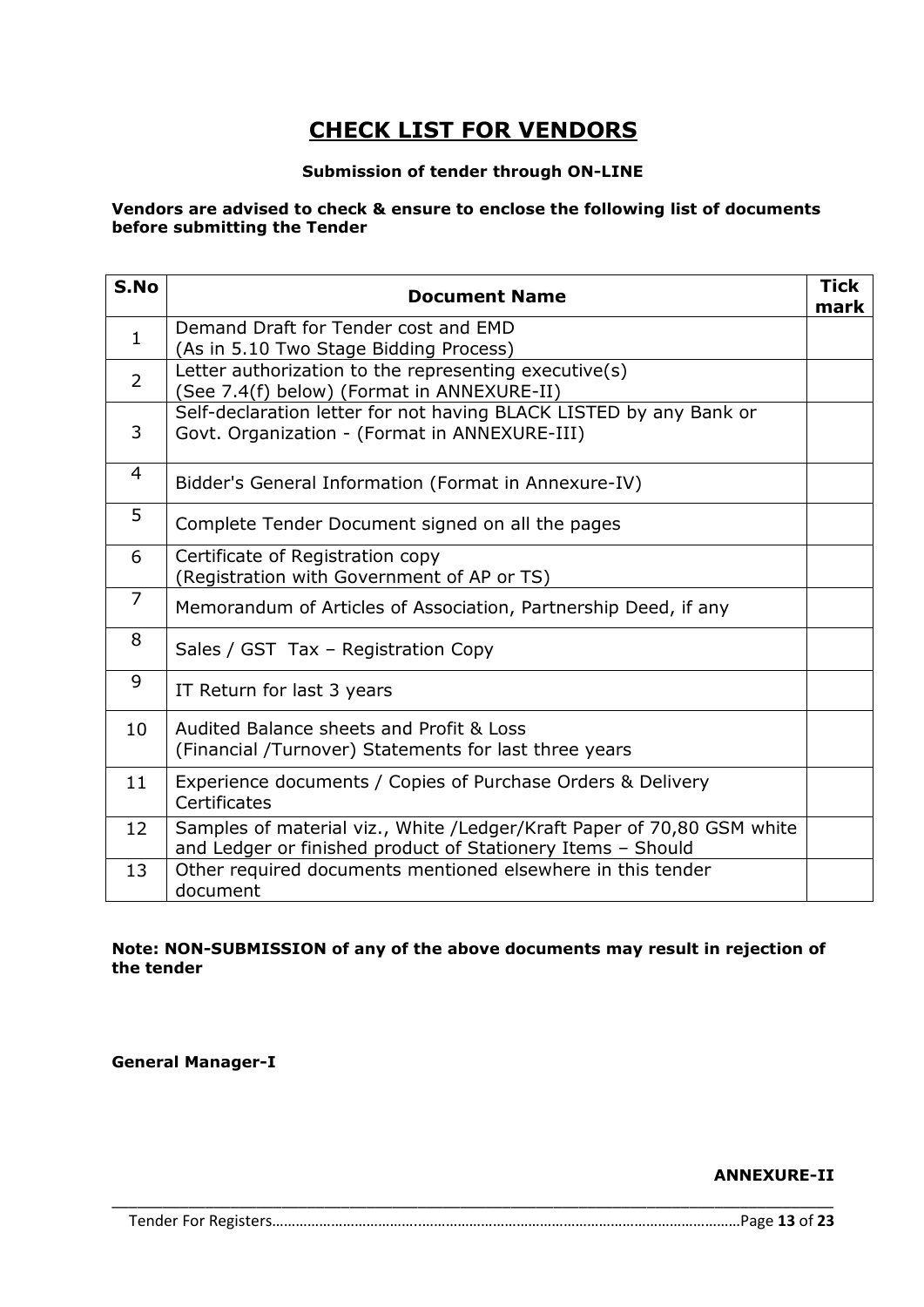#### **DRAFT – Letter of Authorization**

| to offer our tender/quotation, negotiate and conclude the contract with you against the   |
|-------------------------------------------------------------------------------------------|
|                                                                                           |
| The above representative shall be responsible for answering any query and authenticate as |
|                                                                                           |
|                                                                                           |

Yours faithfully,

For and on behalf of M/s \_\_\_\_\_\_\_\_\_\_\_\_\_\_\_\_\_\_\_\_\_\_\_\_\_\_\_\_\_\_\_\_\_\_\_\_\_

(Name of Printer/manufacturer)

Signature of the Authorized Person

**Note:** This letter of authority should be written / printed on the letterhead of the printer/manufacturer/s and should be signed by a competent person of the printer / manufacturer.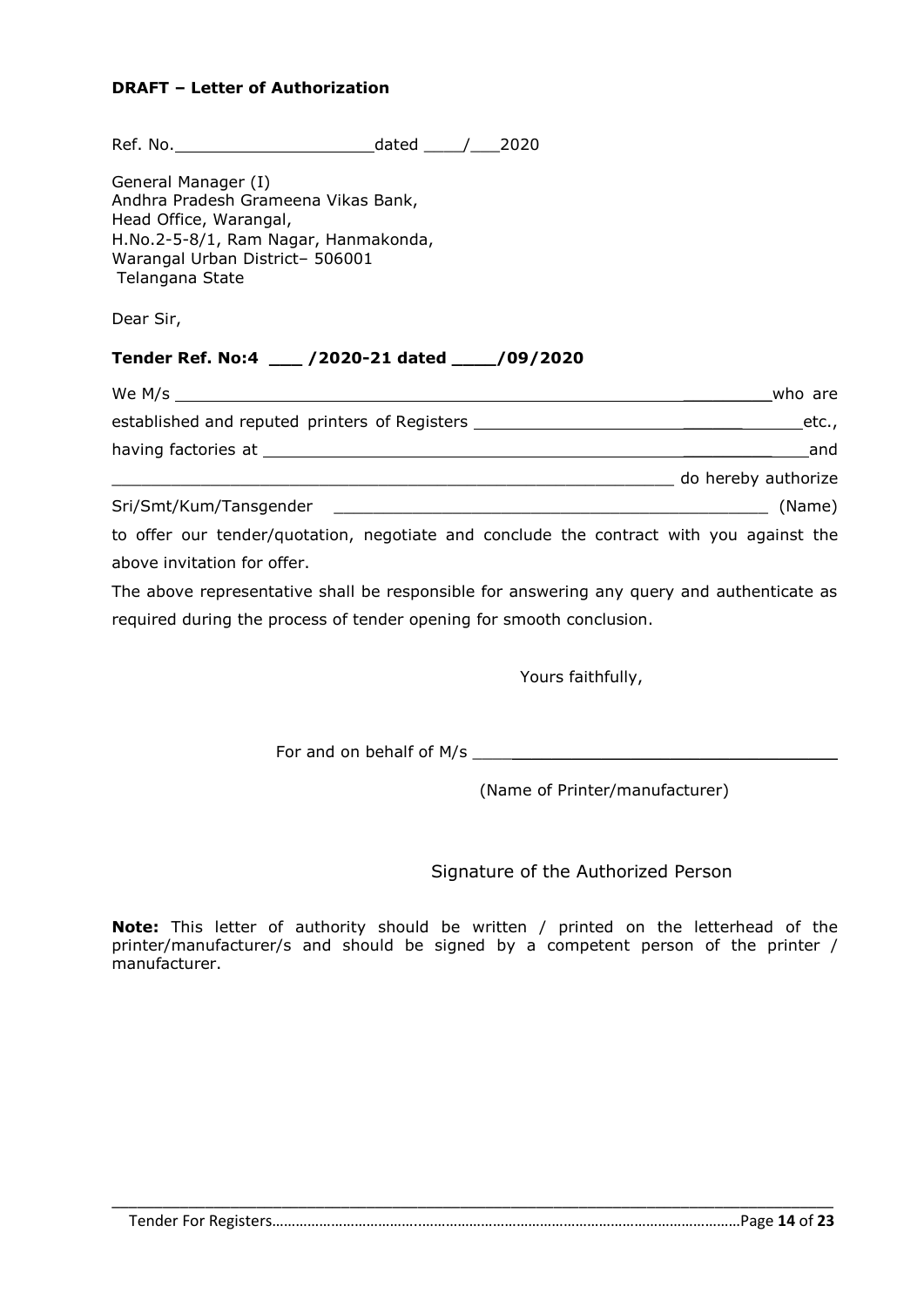#### **DRAFT – NON-BLACKLISTING LETTER**

| Our Lr No: 2020                                                                                                                                                                    |  |                   |  |     |
|------------------------------------------------------------------------------------------------------------------------------------------------------------------------------------|--|-------------------|--|-----|
| General Manager (I)<br>Andhra Pradesh Grameena Vikas Bank,<br>Head Office, Warangal,<br>H.No.2-5-8/1, Ram Nagar, Hanmakonda,<br>Warangal Urban District- 506001<br>Telangana State |  |                   |  |     |
| Dear Sir,                                                                                                                                                                          |  |                   |  |     |
| Tender Ref. No:4 ____ /2020-21 dated ____/09/2020                                                                                                                                  |  |                   |  |     |
|                                                                                                                                                                                    |  |                   |  |     |
|                                                                                                                                                                                    |  |                   |  |     |
|                                                                                                                                                                                    |  |                   |  | and |
| do hereby confirm and the continued of the confirm of the confirm of the confirm                                                                                                   |  |                   |  |     |
| that our concern is <b>NOT-BLACKLISTED</b> by any Bank nor a Govt. organization during the                                                                                         |  |                   |  |     |
| last THREE years.                                                                                                                                                                  |  |                   |  |     |
| We assure you of our best services timely and qualitatively.                                                                                                                       |  |                   |  |     |
|                                                                                                                                                                                    |  | Yours faithfully, |  |     |

For and on behalf of M/s  $\frac{1}{2}$  and  $\frac{1}{2}$  and  $\frac{1}{2}$  and  $\frac{1}{2}$  and  $\frac{1}{2}$  and  $\frac{1}{2}$  and  $\frac{1}{2}$  and  $\frac{1}{2}$  and  $\frac{1}{2}$  and  $\frac{1}{2}$  and  $\frac{1}{2}$  and  $\frac{1}{2}$  and  $\frac{1}{2}$  and  $\frac{1}{2}$  and

(Name of Printer/manufacturer)

 $\frac{1}{2}$  ,  $\frac{1}{2}$  ,  $\frac{1}{2}$  ,  $\frac{1}{2}$  ,  $\frac{1}{2}$  ,  $\frac{1}{2}$  ,  $\frac{1}{2}$  ,  $\frac{1}{2}$  ,  $\frac{1}{2}$  ,  $\frac{1}{2}$  ,  $\frac{1}{2}$  ,  $\frac{1}{2}$  ,  $\frac{1}{2}$  ,  $\frac{1}{2}$  ,  $\frac{1}{2}$  ,  $\frac{1}{2}$  ,  $\frac{1}{2}$  ,  $\frac{1}{2}$  ,  $\frac{1$ Signature of the Authorized Person

Note: This letter of NON-BLACKLISTING should be written / printed on the letterhead of the printer/manufacturer/s and should be signed by a competent person of the manufacturer.

#### **ANNEXURE-IV**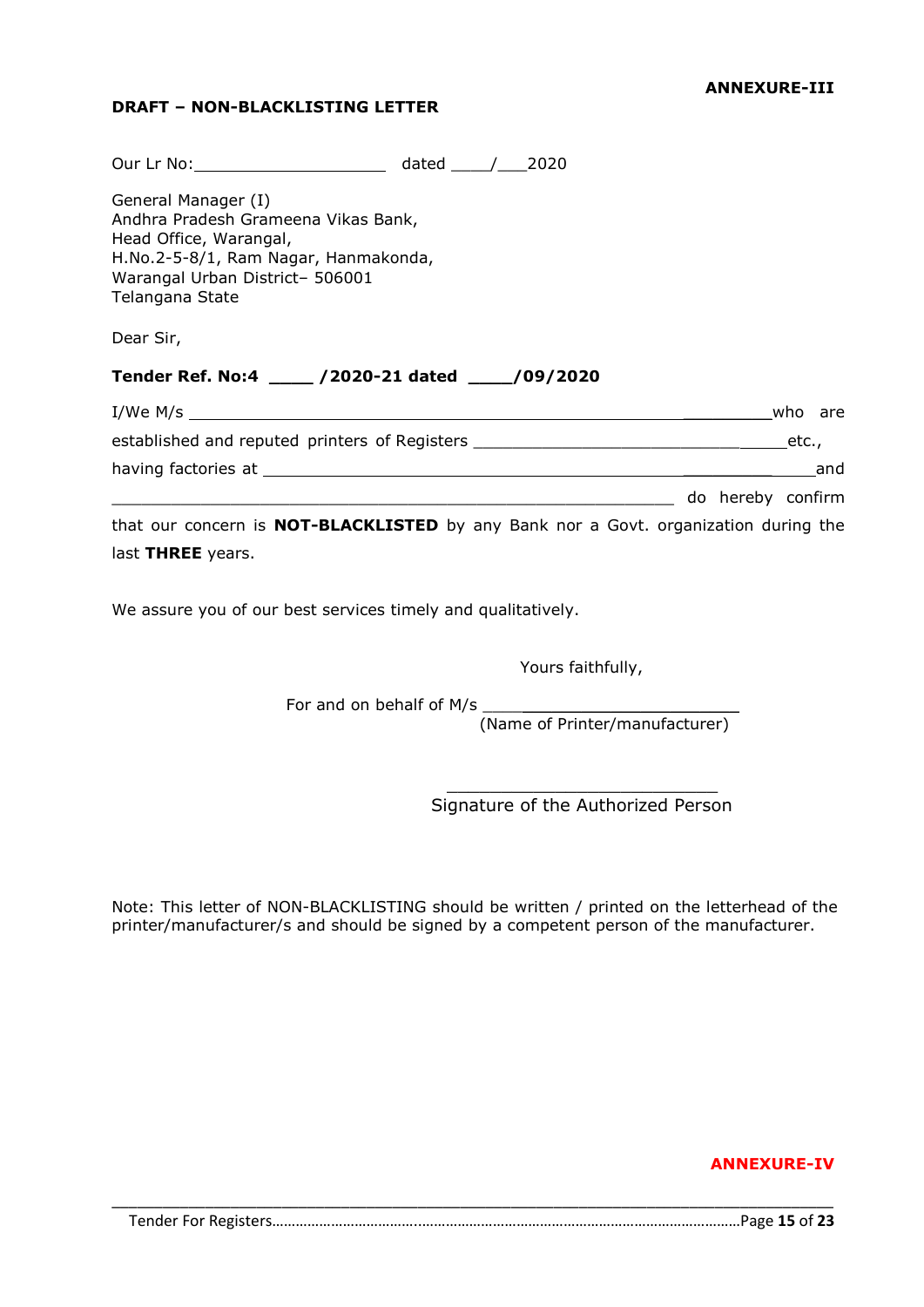### **BIDDERS' GENERAL INFORMATION & PRE-QUALIFICATION DATA EMPANELMENT OF VENDORS**

#### **PLEASE FILL UP ALL THE COLUMNS LEGIBLY**

| S.<br><b>No</b>                                                                                                                                                                    | <b>Specifications</b>                                                                                                                               | <b>Particulars</b>                                                                                                  |
|------------------------------------------------------------------------------------------------------------------------------------------------------------------------------------|-----------------------------------------------------------------------------------------------------------------------------------------------------|---------------------------------------------------------------------------------------------------------------------|
|                                                                                                                                                                                    | Name of the Unit/Firm with full<br>address with Telephone / Mobile/<br>FAX.Nos/Email Address etc.,                                                  |                                                                                                                     |
|                                                                                                                                                                                    | Administrative Office:                                                                                                                              |                                                                                                                     |
| $\mathbf{1}$                                                                                                                                                                       | Factory Address:                                                                                                                                    |                                                                                                                     |
|                                                                                                                                                                                    | Whether ISO certified /<br>IBA/RBI/SBI/approved Unit<br>(if so, enclose copy of relative<br>certificate issued)                                     |                                                                                                                     |
| <b>CONSTITUTION</b><br>(Enclose evidence like Certificate<br>of Commencement of Business /<br>$\overline{2}$<br>memorandum of Articles of<br>Association/ Partnership Deed<br>Etc) | a) Proprietary /Partnership /Private/<br>Limited/ Public ltd. Company/Co-op<br>Society (Delete inapplicable)                                        |                                                                                                                     |
|                                                                                                                                                                                    |                                                                                                                                                     | b) SSI Registration No./Trade License<br>No. (Enclose Copy of Certificate)<br>Date valid up to $:$                  |
| 3                                                                                                                                                                                  | Year of Establishment/<br>Experience in line of activity:<br>(Please see Annexure-I)<br>Eligibility criteria for category<br>wise minimum length if | Year of establishment:<br>(As per Unit Registration Certificate}<br>Experience in years of the Proprietor / partner |
| 4                                                                                                                                                                                  | experience required)<br>Name of the Proprietor/<br>Mg.Partner/Mg.Director etc                                                                       | Director of the unit:<br>years                                                                                      |
|                                                                                                                                                                                    |                                                                                                                                                     |                                                                                                                     |
| 5                                                                                                                                                                                  | Name and addresses of the Bankers /<br><b>Phone Numbers</b>                                                                                         |                                                                                                                     |
| 6                                                                                                                                                                                  | Whether registered for GST<br>purposes?<br>(Mention GST No. and furnish<br>Xerox copies)                                                            |                                                                                                                     |
| $\overline{7}$                                                                                                                                                                     | Whether an Assesse of Income Tax<br>(Enclose copies of IT Return for the<br>last 3 years with all enclosures)                                       |                                                                                                                     |
|                                                                                                                                                                                    |                                                                                                                                                     |                                                                                                                     |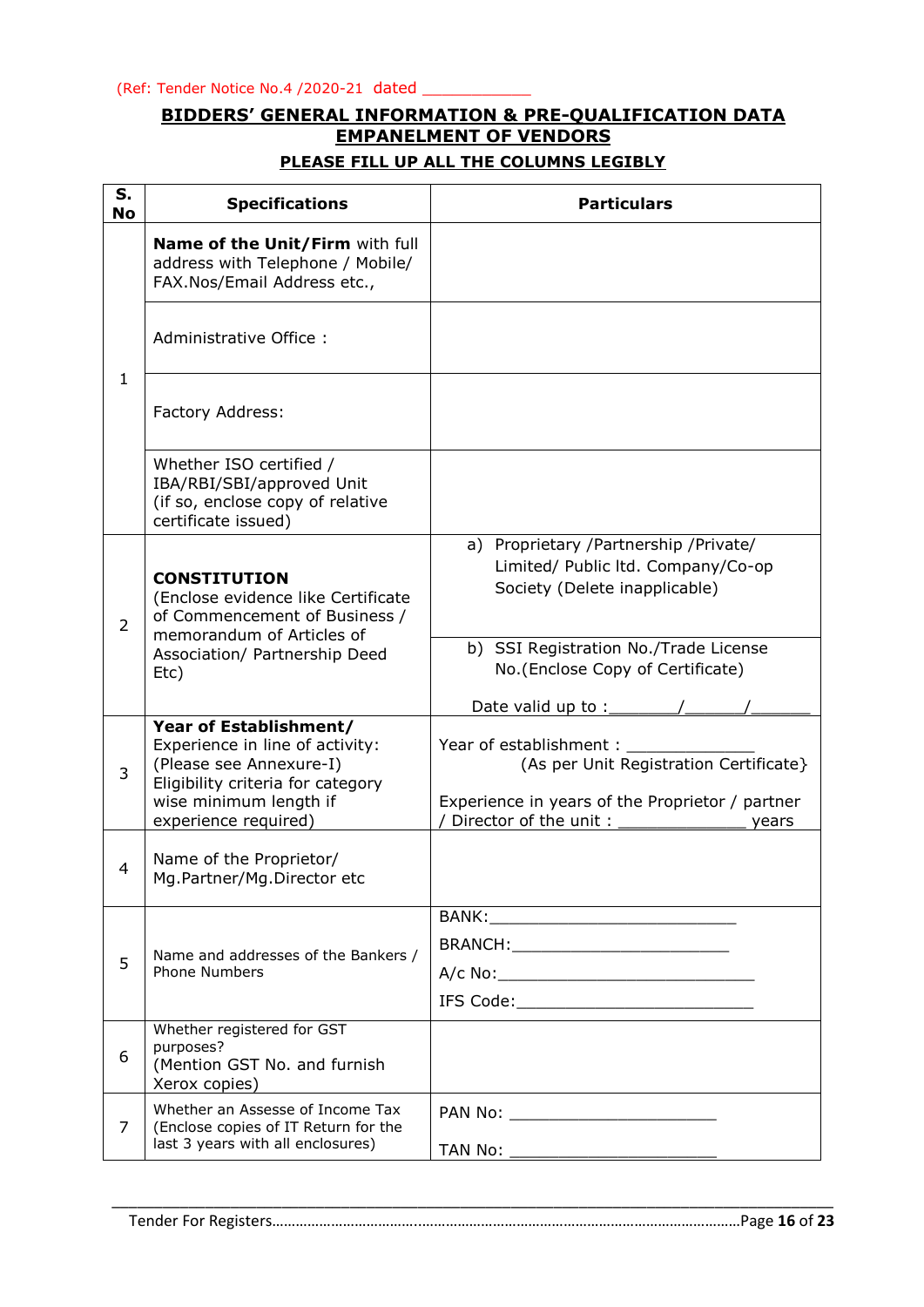|    |                                                                                                                                                                                                   | Rs. in lakhs                                       |
|----|---------------------------------------------------------------------------------------------------------------------------------------------------------------------------------------------------|----------------------------------------------------|
| 10 | <b>Annual Turnover</b> for the last 3<br>years<br>(Balance Sheets to be enclosed)                                                                                                                 |                                                    |
| 11 | Details of Machinery, with brief<br>description of its output per day :<br>(Enclose separate paper if space is<br>not sufficient)                                                                 |                                                    |
| 12 | Whether you have the capacity to<br>take up MULTICOLOUR printing jobs?                                                                                                                            | Yes / No                                           |
| 13 | Whether you accept to execute the<br>order as per the specifications of<br>paper (GSM) and make of Grade-A<br>Mills, mentioned in the RFP,<br>throughout the validity of the<br>agreement period? |                                                    |
| 14 | Whether you are ready to accept to<br>Print & Supply at the L-1 approved<br>rates for a period of two years<br>without interruption for whatever<br>reason?                                       |                                                    |
| 15 | Whether you accept to provide<br>INSURANCE against Fire, Theft, Riots<br>during transit for finished products till<br>delivery at the destinations stated in<br>the RFP?                          |                                                    |
| 16 | Names of Institutions/ Govt, Agencies<br>/ Banks, reputed companies etc., to<br>whom your unit is executing works<br>and maintained their against the<br>turnover in the last year                | You should submit Orders & Completion Certificates |
| 17 | Detailed description of works<br>undertaken                                                                                                                                                       |                                                    |
| 18 | Were you removed / blacklisted<br>at any time in any Bank / Govt.<br>organization?<br>If yes mention details                                                                                      | YES / NO<br>Self-declaration Letter enclosed       |

#### **COMPLIANCE STATEMENT**

#### **Declaration:**

We hereby undertake and agree by all the terms and conditions stipulated by the Bank in the Tender Document.

PLACE :\_\_\_\_\_\_\_\_\_\_\_\_\_\_\_\_

DATE : \_\_\_\_\_\_/\_\_\_\_\_/2020

Stamp/Seal Signature & Designation

\_\_\_\_\_\_\_\_\_\_\_\_\_\_\_\_\_\_\_ \_\_\_\_\_\_\_\_\_\_\_\_\_\_\_\_\_\_\_\_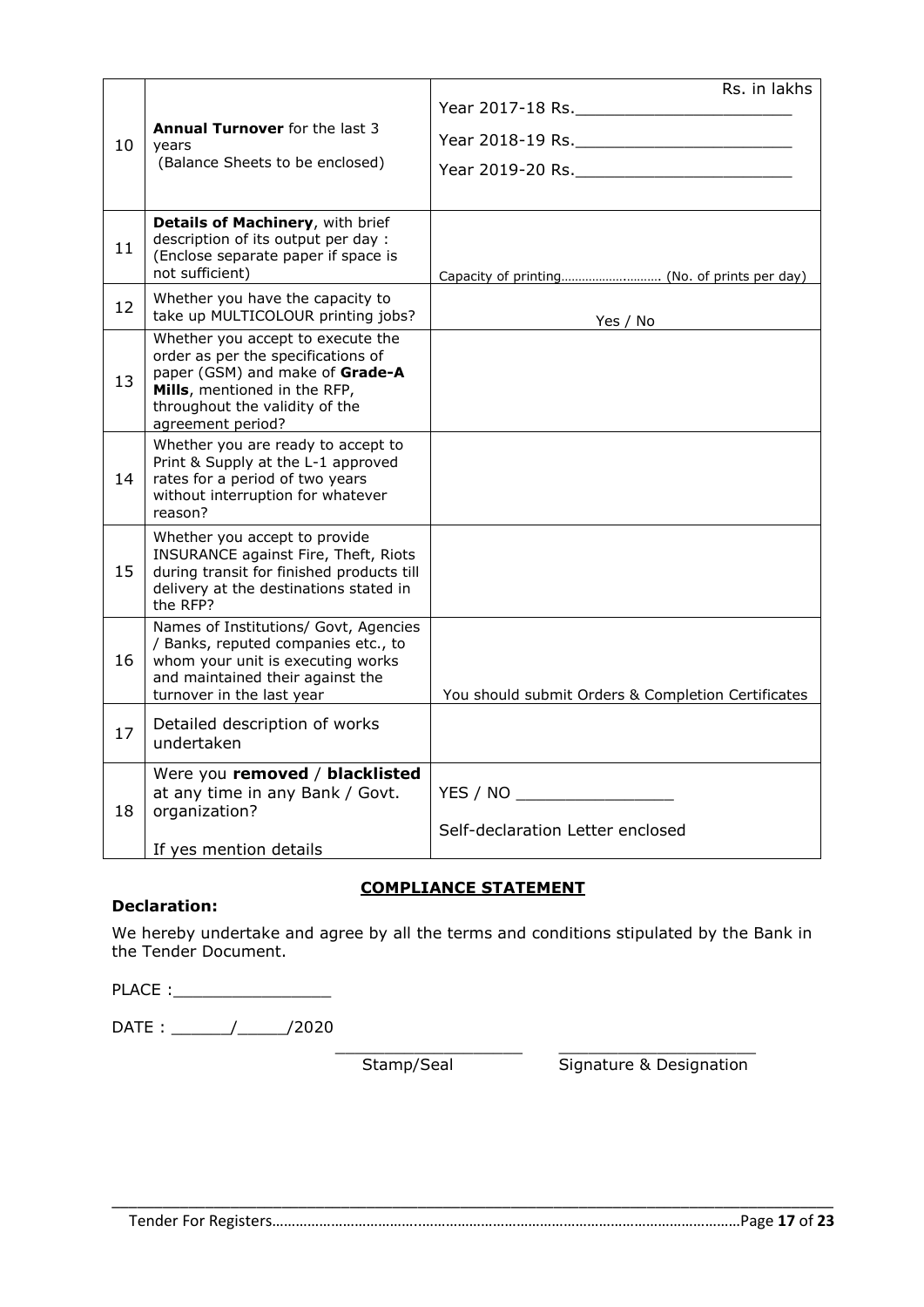To, 2020 The General Manager, Andhra Pradesh Grameena Vikas Bank, Head Office :: WARANGAL

#### **LETTER OF INTENT /ACCEPTANCE**

Dear Sir,

#### **EMPANELMENT OF PRINTERS**

Ref: Tender Notice No.4 /2020-21 dated \_\_\_/\_\_\_/2020 for Empanelment of Printers **ON-LINE** – and posted in Bank's website **[www.apgvbank.in](http://www.apgvbank.in/)** on \_\_\_/\_\_\_/2020

With reference to the above Tender, I/We accept to print & supply all the items mentioned therein, at the L-1 rates approved by the Bank.

I/We intend to sign the AGREEMENT as stated in the tender document and accept all Terms & Conditions contained therein. The agreement shall be valid for a period of two years after execution.

I/We undertake to continuously print & supply to all the purchase orders placed on me/us for any of the items noted in the Commercial Bid and as per specifications of paper, binding, time of supply, etc., mentioned in the RFP, without giving scope for compromise in quality / quantity or delay during the currency of the agreement or beyond with mutual consent.

I/We honour the condition of EMD to be retained till the expiry of the agreement and/or till the end of all supplies against the orders placed even beyond the agreement date. I/We shall bear the expenditure for purchase of Rs.100/- Stamp(s) to be affixed on the Agreement.

Yours faithfully,

Proprietor(s)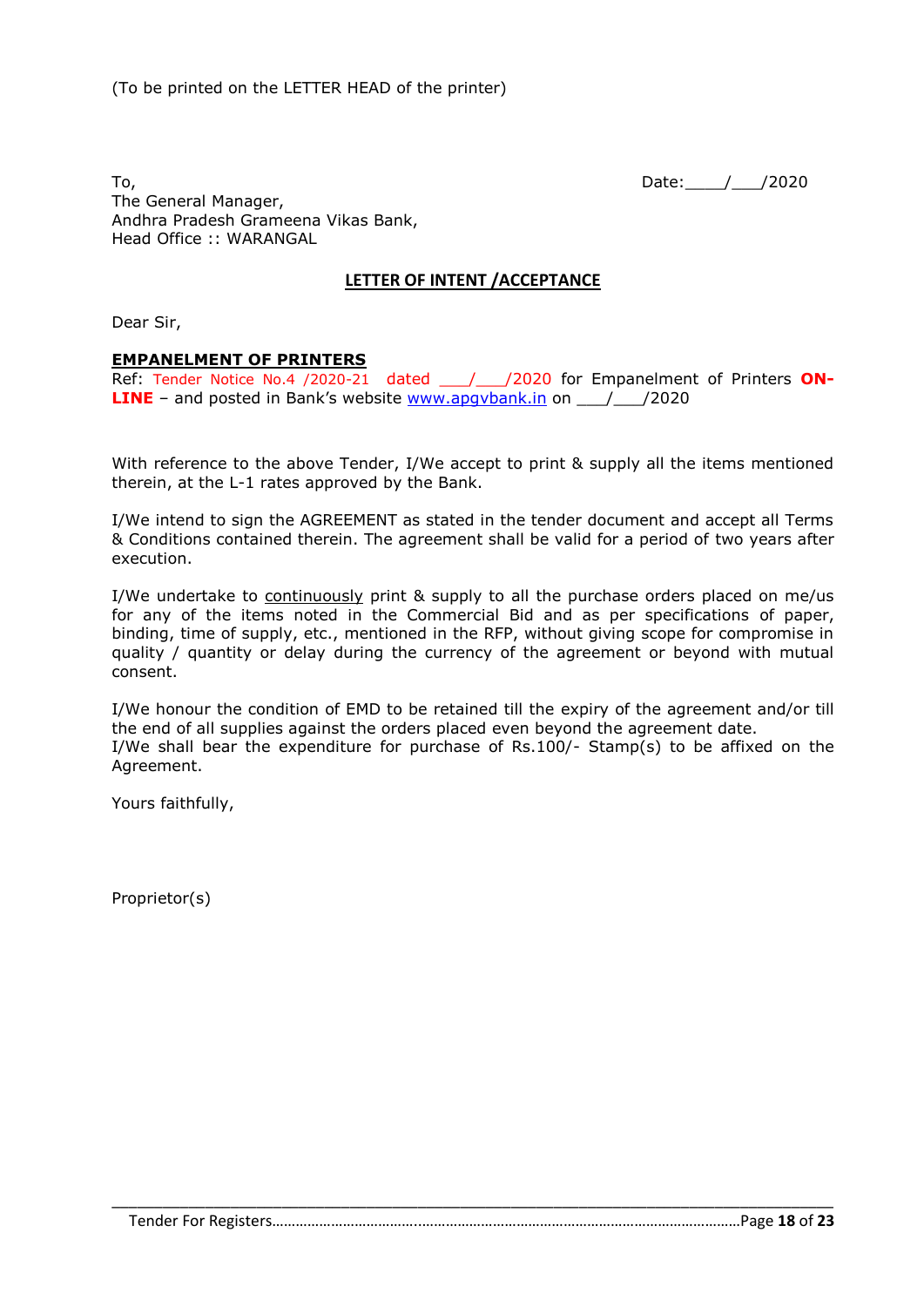DRAFT

## **AGREEMENT**

#### (For Printing & Supply of Registers etc.)

This agreement is made on this the \_\_\_\_\_ day of \_\_\_\_\_\_\_\_\_\_\_\_\_\_\_\_\_\_\_\_ 2020, between Andhra Pradesh Grameena Vikas Bank, a Government of India Undertaking under the Banking Regulation Act, 1976, having its Head Office at D.No: 2-5-8/1, RAMNAGAR, HANUMKONDA -- 506 001, Warangal district, in Telangana state, being represented by its Chief Manager, Planning & Development department, hereinafter referred to as "**The Bank**", which expression shall, unless it be repugnant to the context or meaning thereof, mean and include its successors and authorized

\_\_\_\_\_\_\_\_\_\_\_\_\_\_\_\_\_\_\_\_\_\_\_\_\_\_\_\_\_\_\_\_\_\_\_\_\_\_\_\_, proprietary/partnership firm carrying on its

business at #\_\_\_\_\_\_\_\_\_\_\_\_, \_\_\_\_\_\_\_\_\_\_\_\_\_\_\_\_\_\_\_\_\_\_, Hyderabad/\_\_\_\_\_\_\_\_\_\_\_\_\_\_\_\_\_\_\_

PIN-\_\_\_\_\_\_\_\_\_\_\_\_\_. Represented by its proprietor/\_\_\_\_\_\_\_\_\_\_\_\_\_\_ Sri/Smt \_\_\_

\_\_\_\_\_\_\_\_\_\_\_\_\_\_\_\_\_\_\_\_\_\_\_\_\_, hereinafter called **"The Printer"** which expression shall unless repugnant to the context shall include its legal heirs, successors and assignees on the other part.

Whereas, the Bank for the purpose of carrying on its banking business needs to empanel printers for printing and supply of Registers, the Bank had issued an RFP.

Whereas the printer has applied and is found eligible for appointment, as an empanelled printer to the Bank for a period of two years.

NOW IT IS AGREED BETWEEN THE PARTIES HERETO AS FOLLOWS:

representatives, on the other part M/s

- 1. **EMPANELLMENT:** The Bank hereby appoints me/my printing concern, as the printer of the Bank to print and supply Registers, as required by the Bank for a **period of two years** from the date of this agreement or till the next empanelment and/or unless otherwise specified.
- 2. **DEPOSIT OF EMD / SECURITY DEPOSIT:** The EMD of **Rs.\_\_\_\_\_\_\_\_\_\_/** submitted by me/my printing concern will form part of the **Security Deposit** which will be 2% of the tender value and held with the Bank throughout the rate contract period of the tender, i.e., for **two years**, and shall stand as guarantee for performance/execution of the order placed on the printer. I also understand, that, no interest will be payable on the earnest money deposit. 3. .
- 
- 4. **BILL PAYMENT:** The payment will be made as per the approved L- 1 rates agreed through the "Letter of Intent / Acceptance" on satisfactory completion/execution of the order.

\_\_\_\_\_\_\_\_\_\_\_\_\_\_\_\_\_\_\_\_\_\_\_\_\_\_\_\_\_\_\_\_\_\_\_\_\_\_\_\_\_\_\_\_\_\_\_\_\_\_\_\_\_\_\_\_\_\_\_\_\_\_\_\_\_\_\_\_\_\_\_\_\_\_\_\_\_\_\_\_\_\_\_\_\_ Tender For Registers………………………………..………………………………………………………………………Page **19** of **23**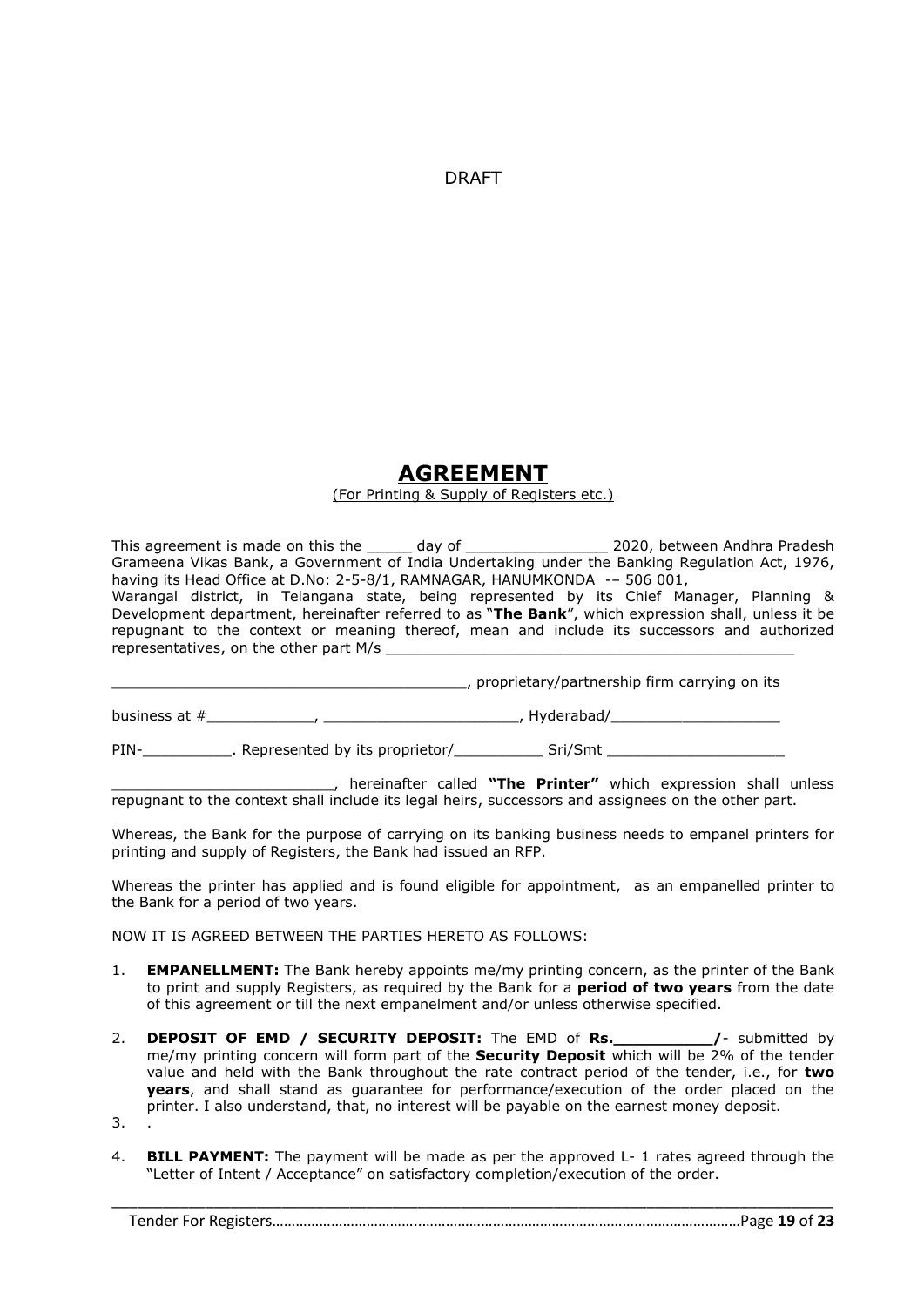- 5. **PLACING OF ORDERS:** The Bank places printing orders according to its requirements. No printer can demand or decline to execute any work order on the basis of quantity and amount of the order. Distribution of orders will be as per the tender terms & conditions, and on the performance of the printer. No correspondence will be entertained by the Bank in this regard.
- 6. **DELIVERY:** The ordered quantity of Registers shall be delivered at the destinations noted in the RFP or as advised in the purchase order.
- 7. **SECRECY:** The printer should maintain strict confidentiality in printing of the Registers, ordered by the Bank and should not disclose to third parties.
- 8. **TIME SCHEULE:** The time schedule for printing of Registers irrespective of quantity ordered for will be as under :

Registers - 25 days

- 9. **PROOF:** Proof in respect of Registers, should be submitted to the department for approval. Printing should be taken up only after the FINAL approval is accorded by the department Officials.
- 10. **Forfeiture of EMD Amount:** This amount will be forfeited, if the successful bidder refuses to accept purchase order or having accepted the purchase order fails to carry out his obligation mentioned therein.
- 11. **Bill Payment Terms:** No advance/ mobilization amount will be paid. Bill will be paid only on:
	- $\triangleright$  receipt of the item ordered at the destinations advised, as per specifications and Quantity & in good condition
	- $\triangleright$  receipt of Bill along with Delivery Challans from the recipients duly authenticated & Stamped for having received the item
- 12. **Fluctuations in market prices of Paper:** No subsequent pleas/excuses for nonperformance/execution of the order placed on them during the contracted period of two years shall be considered, showing the **"increase in market prices of the paper"** as the cause. Once the acceptance letter is submitted and agreement is entered, the vendor is bound to print & supply any of the items mentioned in the list till the currency of the contract period. Any reluctance on the part of the vendor shall be considered rejection of the order and shall tantamount to breach of the contract and shall be liable for forfeiture of the EMD amount and also penalty for delay.
- 13. **Penalty for delay:** The Bank reserves the right to levy penalty for delay in supply beyond the stipulated time. A penalty of 2% of the bill amount will be levied for delay of two week. The total delay cannot be beyond one month in any case, beyond which the order shall be cancelled.
- 14. **Serious Discrepancy:** In case of serious discrepancy in the item supplied, the Bank may cancel the entire purchase order and return the item(s) back to the vendor at vendor's costs and risks. The vendor shall give acceptance within one week from the date of order. Bank has right to cancel the order, if the same is not accepted within the stipulated period from the date of order and the earnest money of the bidder will be forfeited.
- 15. **Order Cancellation:** The Bank reserves the right to cancel the purchase order in the event of one or more of the following situations:
	- a. The vendor shall give acceptance within one week from the date of order. Bank has right to cancel the order, if the same is not accepted within the stipulated period from the date of order and the earnest money of the bidder will be forfeited.
	- b. Delay in supply, beyond the specified period & delay time limit
	- c. Serious discrepancy in quality of supplied item
	- d. In the event of order cancellation, the vendor shall be responsible to take back the faulty item supplied, at their own cost & expenses.
- **16. Further Orders:** The Bank may continue to place further orders beyond the valid period, by mutual agreement between the Bank and the vendor on the same approved rates.
- 17. **Force Majeure:** The vendor shall not be liable for forfeiture of its performance security, liquidated damages or termination for default, if and to the extent that it's delay in performance or other failure to perform its obligations under the contract is the result of an event of Force Majeure.

For purposes of this Clause, "Force Majeure" means an event beyond the control of the Vendor and not involving the vendor's fault or negligence and not foreseeable. Such events may include,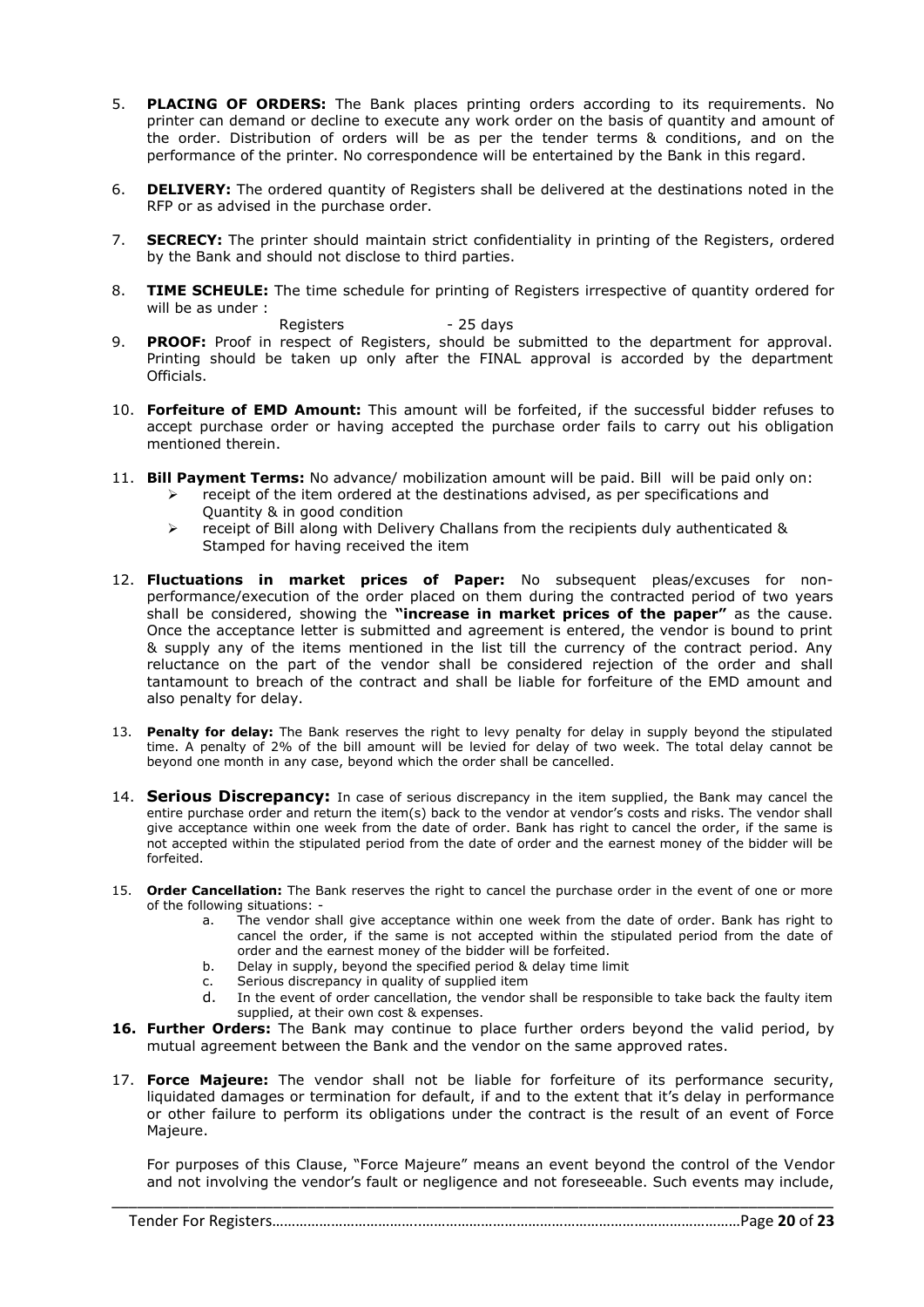but are not limited to, Acts of God or of public enemy, acts of Government of India in their sovereign capacity, acts of war, fire, floods, strikes, lock-outs and freight embargoes. If a Force Majeure situation arises, the vendor shall promptly notify the Bank in writing of such conditions and the cause thereof within twenty calendar days. Unless otherwise directed by the Bank in writing, the vendor shall continue to perform its obligations under the Contract as far as it is reasonably practical, and shall seek all reasonable alternative means for performance not prevented by the Force Majeure event.

18. **Resolution of Disputes:** The Bank and the vendor shall make every effort to resolve amicably, by direct informal negotiation, any disagreement or dispute arising between them under or in connection with the contract.

Even after thirty days from the commencement of such informal negotiations, if the Bank and the Vendor are unable to resolve amicably a contract dispute; either party may require that the dispute be referred for resolution by formal arbitration. All questions, disputes or differences arising under and out of, or in connection with the contract, shall be referred to two Arbitrators: one Arbitrator to be nominated by the Bank and the other to be nominated by the Vendor. In the case of the said Arbitrators not agreeing, then the matter will be referred to an umpire to be appointed by the Arbitrators in writing before proceeding with the reference. The award of the Arbitrators and in the event of their not agreeing, the award of the Umpire appointed by them shall be final and binding on the parties. The Arbitration and Reconciliation Act, 1996 shall apply to the arbitration proceedings and the venue & jurisdiction of the arbitration shall be WARANGAL.

19. The printer agrees to abide by the terms and conditions issued by the Bank from time to time at the time of entrustment of works

| <b>Address of the Printer</b> | <b>Address of the Bank</b>                                          |
|-------------------------------|---------------------------------------------------------------------|
|                               | ANDHRA PRADESH GRAMEENA VIKAS BANK,<br><b>HEAD OFFICE: Warangal</b> |
|                               | D.No: 2-5-8/1, RAMNAGAR                                             |
|                               | HANUMKONDA -- 506 001                                               |
|                               | District: WARANGAL                                                  |
|                               | State: Telangana                                                    |
|                               | PH: 0870 - 2577766, 9491035491,<br>9440663873, 8331019299           |

20. Notices : The address for service of all notices on the parties of MOU is as under:

21. **Non-Exclusivity clause:** This agreement between the parties is on a non-exclusive basis and either party hereto may enter into similar agreement(s) with other parties/Banks, as the case may be.

| Signed on this day | *he. | (Place) |
|--------------------|------|---------|
|                    |      |         |

\_\_\_\_\_\_\_\_\_\_\_\_\_\_\_\_\_\_\_\_\_\_\_\_\_\_\_\_ \_\_\_\_\_\_\_\_\_\_\_\_\_\_\_\_\_\_\_\_\_\_\_\_\_\_\_\_\_\_

For M/s **France And Accord For Andhra Pradesh Grameena Vikas Bank** 

Stamp & Seal Proprietor's Signature Signature of Designated Official & Seal

(Name ……………………………………………………) (Name…………………………………………………………)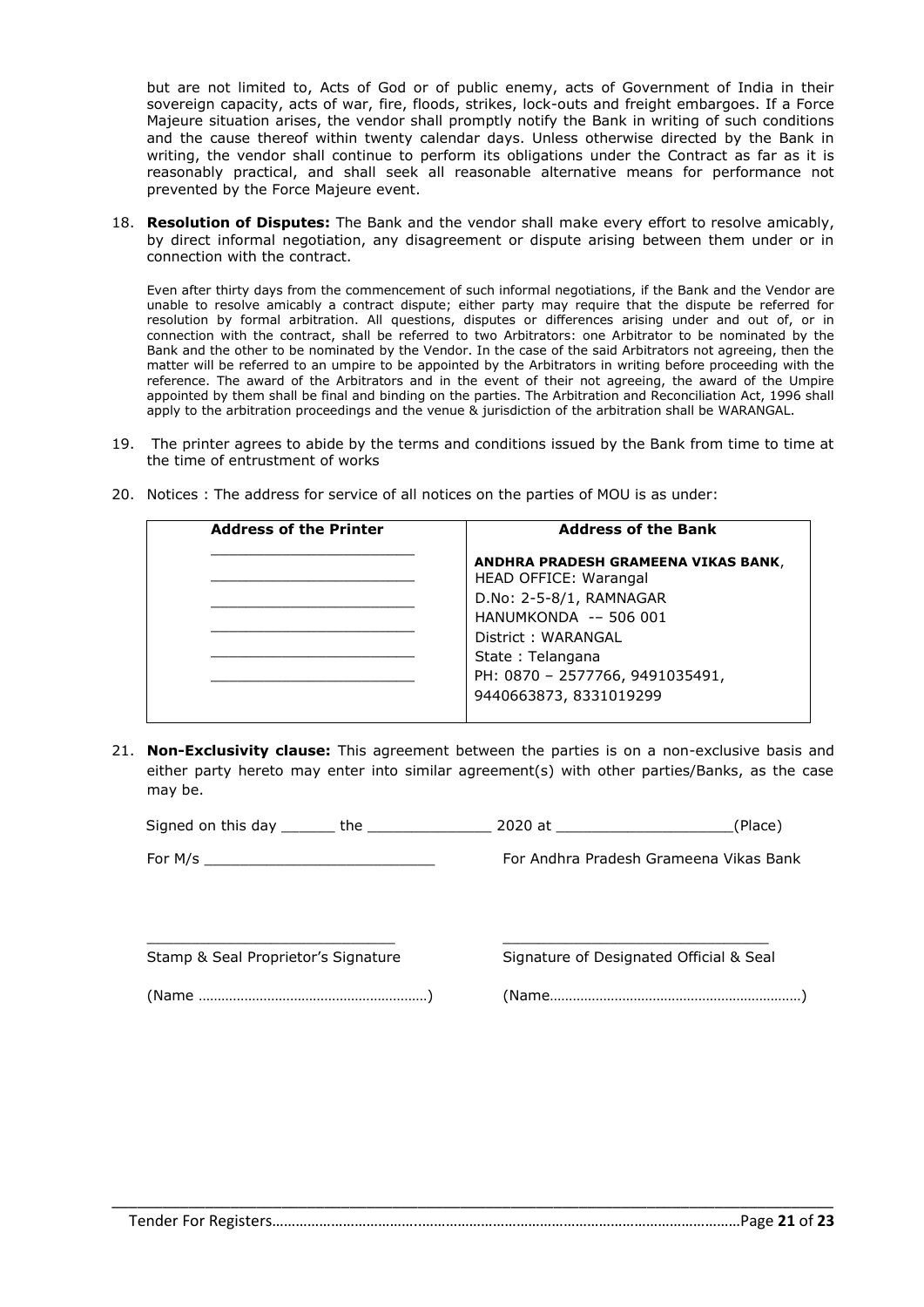# **COMMERCIAL BIDS SEGMENT - A**

To, The General Manager(I) Andhra Pradesh Grameena Vikas Bank Head office: Warangal

Sir,

While accepting all Terms & Conditions in the RFP, we quote the following rates which shall be valid for a period of **Two years** from the date of approval / agreement

| SEGMENT: A - REGISTERS Half Calico - with Full and Canvas Corners (Rs.)                                                           |                           |               |       |                                   |              |                         |                                                                    |
|-----------------------------------------------------------------------------------------------------------------------------------|---------------------------|---------------|-------|-----------------------------------|--------------|-------------------------|--------------------------------------------------------------------|
| S. No                                                                                                                             | Size of the Register      | <b>Folios</b> | Pages | <b>Thickness of</b><br>Board (LB) | Paper to Use | Approximate<br>Quantity | <b>L1 RATE</b><br><b>Half Calico -with Canvas</b><br>Corners (Rs.) |
| $\mathbf{1}$                                                                                                                      | Demy 1/8 of 18"x23"       | 100           | 200   | $\overline{2}$                    | 80 GSM       | 500                     |                                                                    |
| $\overline{2}$                                                                                                                    | Demy 1/4 of 18"x23"       | 100           | 200   | $\overline{2}$                    | 80 GSM       | 6000                    |                                                                    |
| 3                                                                                                                                 | Demy 1/2 of 18"x23"       | 100           | 200   | $\overline{2}$                    | 80 GSM       | 1500                    |                                                                    |
| 4                                                                                                                                 | Full Scape 1/4 of 17"x27" | 50            | 100   | $1\frac{1}{2}$                    | 80 GSM       | 1000                    |                                                                    |
| 5                                                                                                                                 | Full Scape 1/4 of 17"x27" | 100           | 200   | $\overline{2}$                    | 80 GSM       | 40000                   |                                                                    |
| 6                                                                                                                                 | Full Scape 1/4 of 17"x27" | 50            | 100   | $\overline{2}$                    | 80 GSM       | 1000                    |                                                                    |
| $\overline{7}$                                                                                                                    | Full Scape 1/4 of 17"x27" | 200           | 400   | 2 <sub>2</sub>                    | 80 GSM       | 1000                    |                                                                    |
| 8                                                                                                                                 | Full Scape 1/2 of 17"x27" | 50            | 100   | $1\frac{1}{2}$                    | 80 GSM       | 1000                    |                                                                    |
| 9                                                                                                                                 | Full Scape 1/2 of 17"x27" | 100           | 200   | $\overline{2}$                    | 80 GSM       | 1000                    |                                                                    |
| 10                                                                                                                                | Crown 1/4 of 20"x30"      | 100           | 200   | $\overline{2}$                    | 80 GSM       | 5000                    |                                                                    |
|                                                                                                                                   | Crown 1/2 of 20"x30"      | 50            | 100   | $1\frac{1}{2}$                    | 80 GSM       | 2000                    |                                                                    |
| 11                                                                                                                                | Crown 1/2 of 20"x30"      | 100           | 200   | $\overline{2}$                    | 80 GSM       | 2000                    |                                                                    |
| <b>REGISTERS Half Calico -with Full Canvas Corners</b>                                                                            |                           |               |       |                                   |              |                         |                                                                    |
| 12                                                                                                                                | Crown 1/2 of 20"x30"      | 100           | 200   | $\overline{2}$                    | 80 GSM       | 2000                    |                                                                    |
| <b>TOTAL</b>                                                                                                                      |                           |               |       |                                   |              |                         |                                                                    |
| *The rate should include all operations, like Perforation, Folding, Gumming, Pinning, Pasting, Padding, Gathering, Numbering etc. |                           |               |       |                                   |              |                         |                                                                    |
| Signature with Stamp                                                                                                              |                           |               |       |                                   |              |                         |                                                                    |
|                                                                                                                                   |                           |               |       |                                   |              |                         |                                                                    |
| Date :                                                                                                                            | /2020                     |               |       |                                   |              |                         |                                                                    |